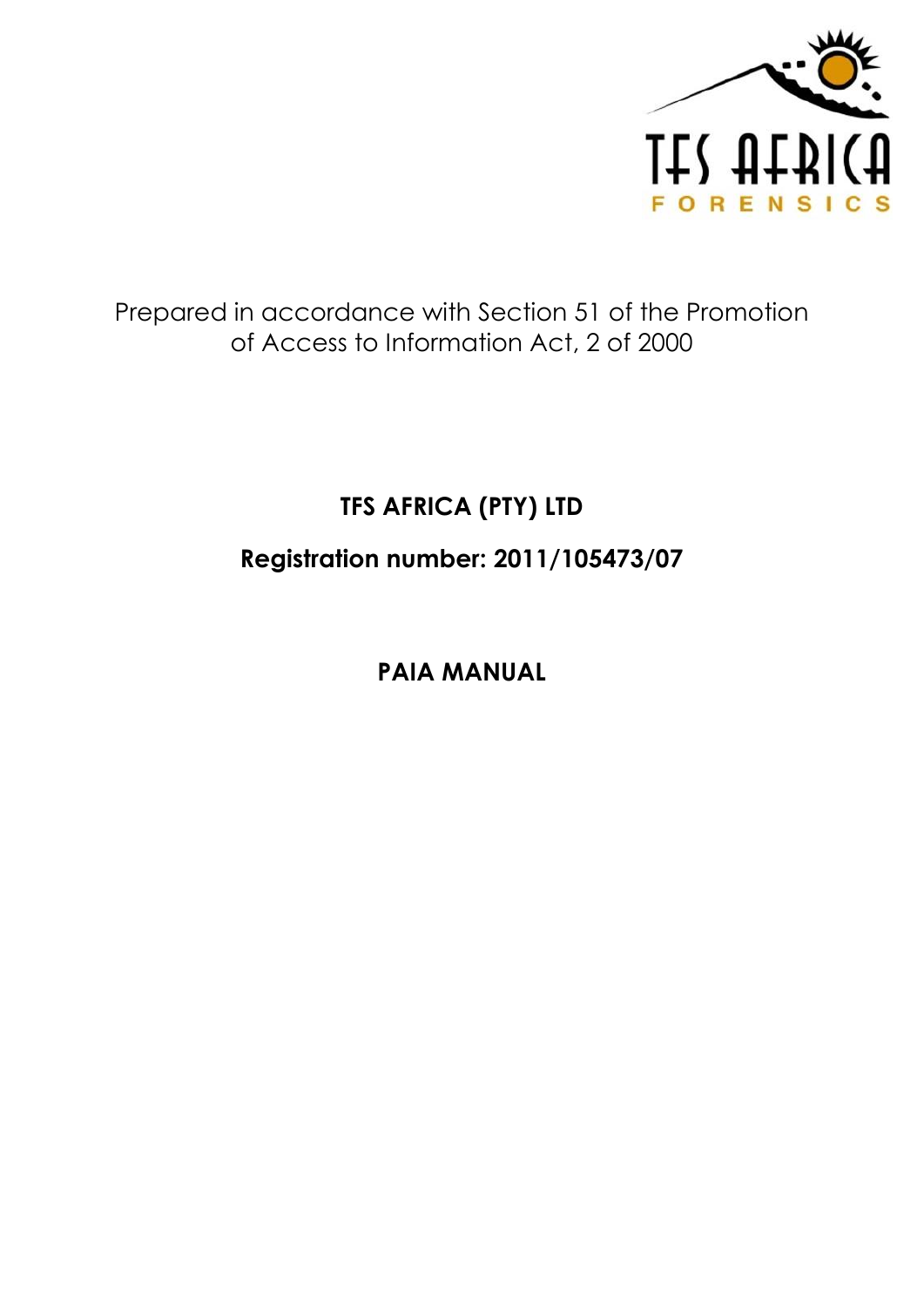## **Contents**

| 1.  |                                                                          |
|-----|--------------------------------------------------------------------------|
| 2.  | Background to the Promotion of Access to Information Act4                |
| 3.  |                                                                          |
| 4.  |                                                                          |
| 5.  |                                                                          |
| 6.  |                                                                          |
| 7.  |                                                                          |
| 8.  |                                                                          |
| 9.  | The Latest Notice in Terms of Section 52(2) [Section 51(1)(c)] 10        |
| 10. | Records Available Without a Request to Access in Terms of the Act10      |
| 11. | Records Available Only on Request to Access in Terms of the Act (Section |
| 12. |                                                                          |
| 13. |                                                                          |
| 14. |                                                                          |
| 15. |                                                                          |
| 16. |                                                                          |
| 17. |                                                                          |
| 18. |                                                                          |
| 19. |                                                                          |
| 20. |                                                                          |
| 21. |                                                                          |
| 22. |                                                                          |
|     |                                                                          |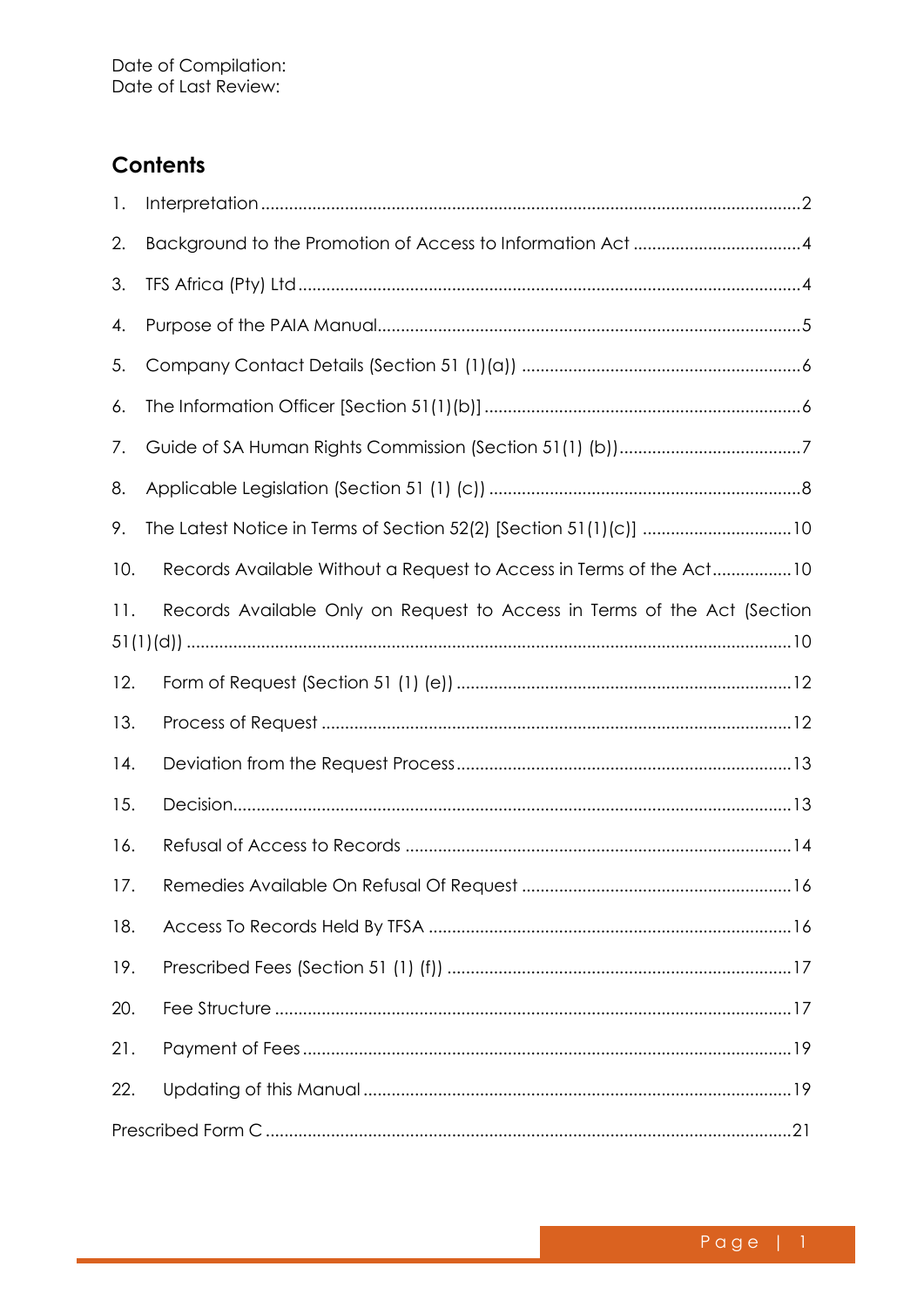#### <span id="page-2-0"></span>**1. Interpretation**

- 1.1. **Clause headings** are used for convenience and shall not be used in the interpretation of this document unless clearly indicated otherwise;
- 1.2. **Reference to one gender** includes reference to all other genders;
- 1.3. **The singular form** includes plural and vice versa;
- 1.4. **Any reference to Acts, statutes, regulations and/or other legislation** shall be a reference to that Act/statute/regulation/legislation and include all amendments and/or substitutions to date;
- 1.5. **Business days** are to be calculated from a particular day, such particular day shall be excluded and calculation shall commence on the next day. If the last day of such number so calculated falls on a day which is not a business day, the last day shall be deemed to be the next succeeding day which is a business day (First Out Last In);
- 1.6. **Days other than business days**, months or years shall be a reference to calendar days, months or years, as the case may be;
- 1.7. **A conflict in the interpretation** of or application of this document and the Act, the Act shall prevail;
- 1.8. "**Access Fee**" refers to a fee which is paid by all requesters in the event that a request for access is granted. This fee is inclusive of costs involved by the private body in obtaining and preparing a record for delivery to the requester, including but not limited to, where applicable, the request fee, the process fee for reproduction, search and preparation, and for any time reasonably required in excess of the prescribed hours to search for and prepare the record for disclosure, including making arrangements to make it available in the requested form;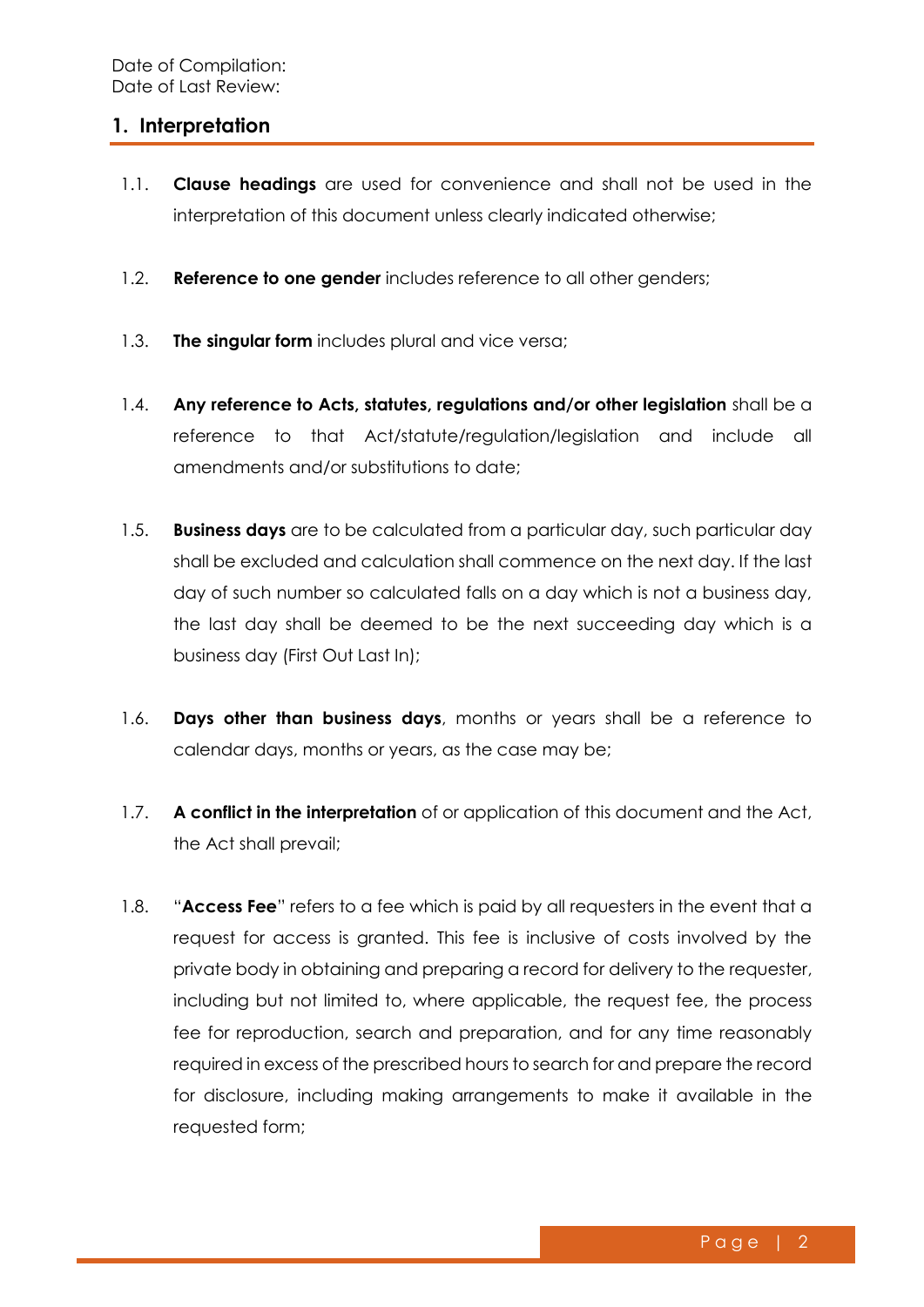- 1.9. "**Constitution**" refers to the Constitution of the Republic of South Africa 108 of 1996;
- 1.10. "**Customer**" refers to any natural or juristic entity that receives services from TFS Africa (Pty) Ltd;
- 1.11. "**Deposit**" refers to a fee Where preparation of record requested requires more than 6 (six) hours (other than personal requests);
- 1.12. **"Personnel"** refers to any person who works for, or provides services to, or on behalf of TFS Africa (Pty) Ltd, and receives or is entitled to receive remuneration and any other person who assists in carrying out or conducting the business of TFSA. This includes, but is not limited to, Directors (executive and non-executive), all permanent, temporary and part-time staff, as well as contract workers;
- 1.13. **"POPIA"** refers to the Protection of Personal Information Act 4 of 2013;
- 1.14. "**Personal Requester**" refers to a requester who is seeking access to a record containing personal information about him/her/itself;
- 1.15. "**Other Requester**" refers to a person that requests access to information on third parties;
- 1.16. "**Request Fee**" refers to a form of administration fee to be paid by all requesters except personal requesters, before the request is considered and is not refundable;
- 1.17. "**TFSA**" refers to TFS Africa (Pty) Ltd;
- 1.18. "**The Act**" refers to the Promotion of Access to Information Act 2 of 2000;
- 1.19. "**This Manual**" refers to the whole document together with all annexures, as amended from time to time, according to Legislative requirements;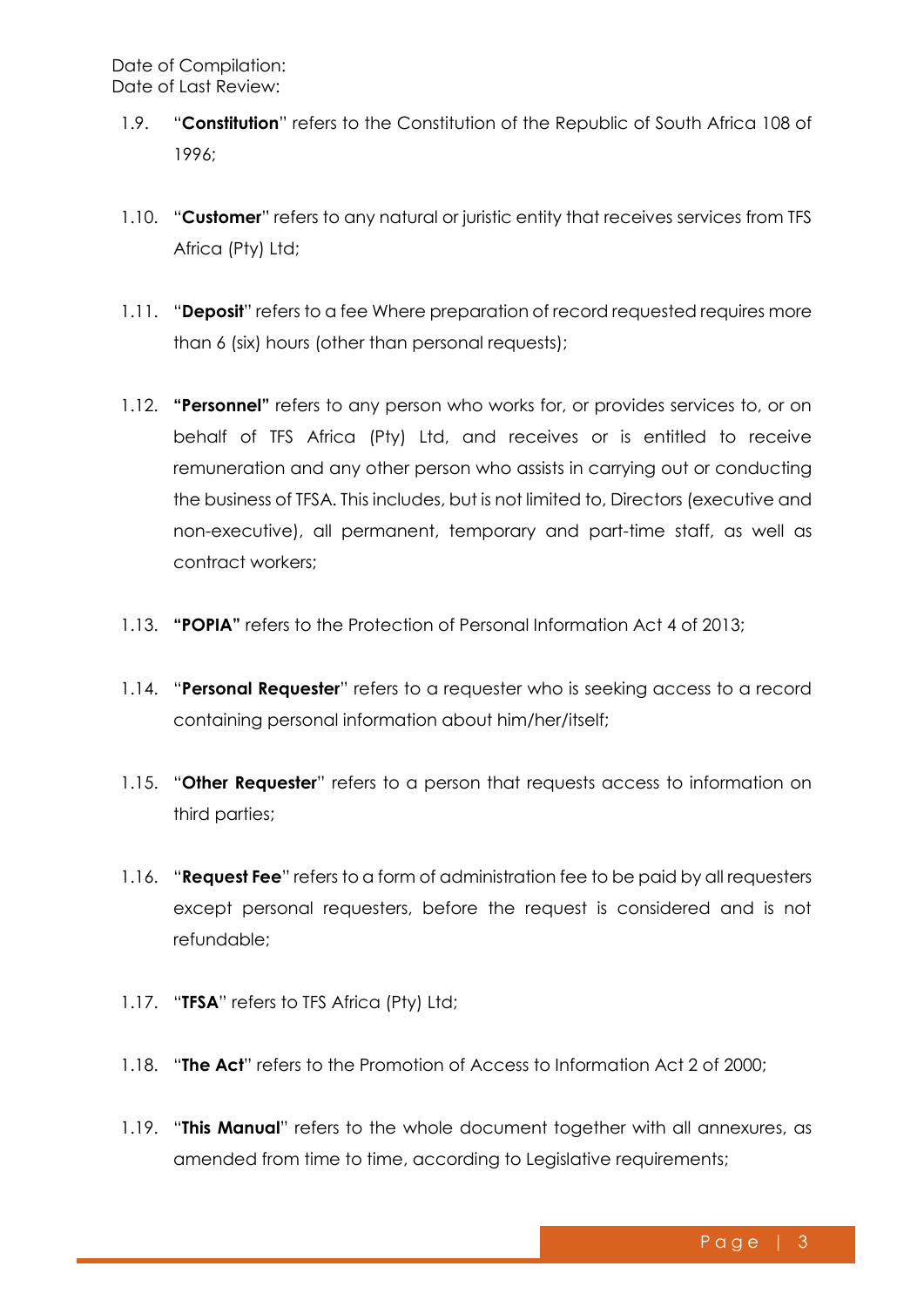This document does not purport to be exhaustive of or comprehensively deal with every procedure provided for in the Act. A requester is advised to familiarise his/her/itself with the provisions of the Act before lodging any request with the company.

## <span id="page-4-0"></span>**2. Background to the Promotion of Access to Information Act**

- 2.1. The Act was enacted on 3 February 2000, giving effect to the constitutional right found in Section 32 of the Bill of Rights in the Constitution. This provides for access to any information held by the state and any information that is held by another person and that is required for the exercise or protection of any rights.
- 2.2. In terms of section 51 of the Act, all private bodies are required to compile an Information Manual ("PAIA Manual").
- 2.3. Where a request is made in terms of the Act, the body to whom the request is made is obliged to release the information, subject to applicable legislative and / or regulatory requirements, except where the Act expressly provides that the information may be adopted when requesting information from a public or private body.

## <span id="page-4-1"></span>**3. TFS Africa (Pty) Ltd**

3.1. TFSA is a dedicated forensic investigations firm, capable of servicing all industries. Our success lies in the dedicated work performed by our multidisciplinary team as well as our established relationships with parties such as SAPS, Interpol, the Specialised Commercial Crimes Unit, the HAWKS, and the NPA. The specialities of the TFSA team ranges from seasoned investigators, forensic accountants, auditing professionals and forensic technology experts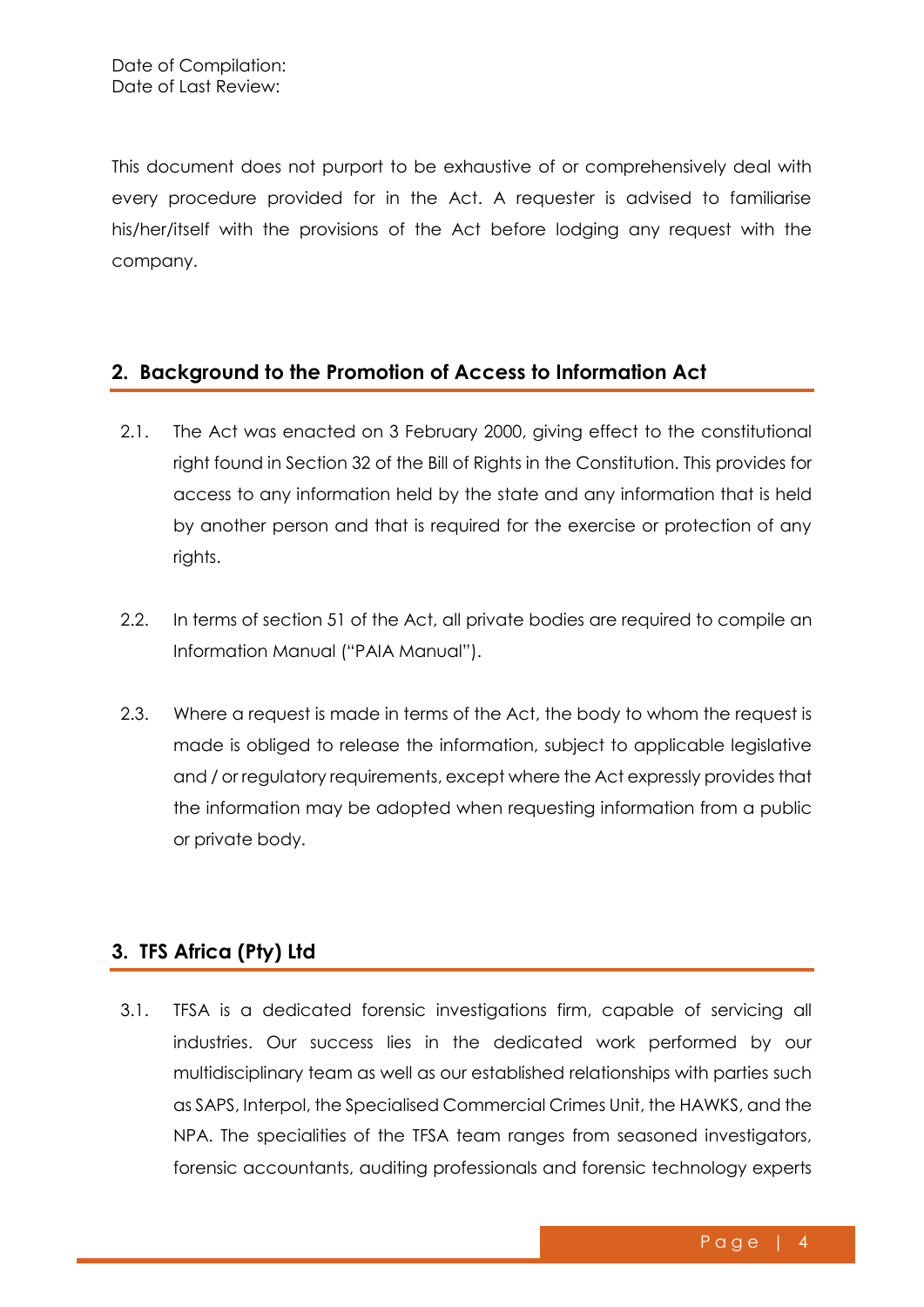to project managers, legal professionals, research analysts and public procurement specialists.

#### 3.2. TFSA registration number:

- 3.3. This Manual is available to view at:
	- 3.3.1. TFSA Premises: 38 The Highway, Florida, Roodepoort
	- 3.3.2. TFSA Website: [www.forensicservices.co.za](http://www.forensicservices.co.za/)

## <span id="page-5-0"></span>**4. Purpose of the PAIA Manual**

- 4.1. The purpose of this Manual is to promote the right of access to information, and to ensure transparency and accountability within TFS Africa.
- 4.2. This is to provide assistance in the exercising and/or protecting of the requestor's rights.
- 4.3. The Manual provides the processes to be followed in initiating requests.
- 4.4. Section 9 of the Act recognises that the right to access information cannot be unlimited and should be subject to justifiable limitations in terms of Section 36 of the Constitution, including, but not limited to:
	- 1.1.1. Limitations aimed at the reasonable protection of privacy;
	- 1.1.2. Commercial confidentiality; and
	- 1.1.3. Effective, efficient and good governance; and in a manner which balances that right with any other rights, including such rights contained in the Bill of Rights in the Constitution.
- 4.5. This Manual complies with the requirements of guide in section 10 of the Act and recognises that upon commencement of POPIA, that the appointed Information Officer will be responsible for the compliance with the Act and its regulations.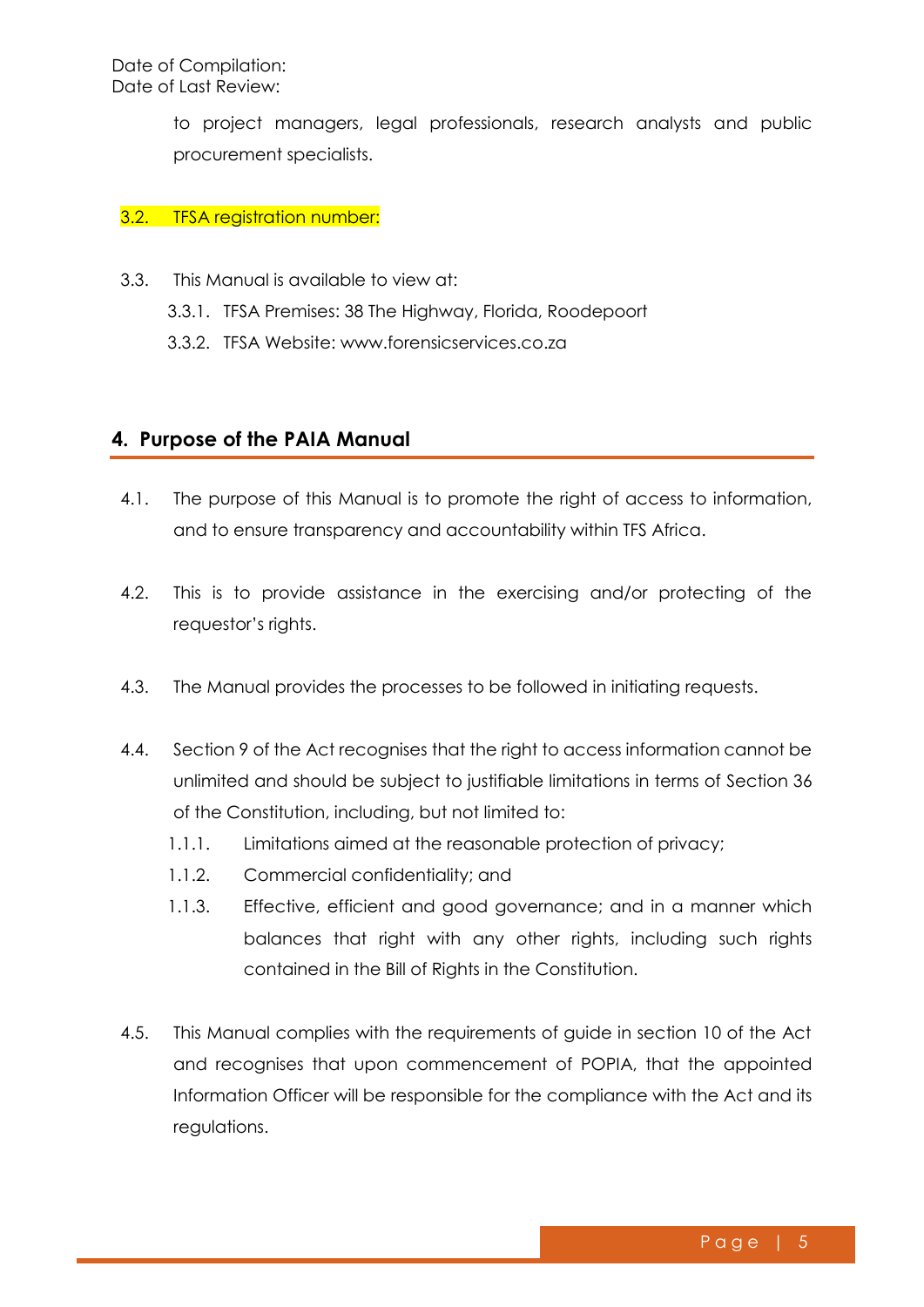## <span id="page-6-0"></span>**5. Company Contact Details (Section 51 (1)(a))**

| Directors: Mr. D Van Heerden (Managing)<br>5.1. |                      |  |                                           |
|-------------------------------------------------|----------------------|--|-------------------------------------------|
|                                                 |                      |  | Mr. R Anthony (Managing)                  |
|                                                 |                      |  | Mr. T Dlamini                             |
|                                                 |                      |  | Mr. F Baleni                              |
|                                                 |                      |  | Mr L Coetzee                              |
|                                                 | 5.2. Postal Address: |  | PO Box 96312 Brixton 2019                 |
|                                                 | 5.3. Street Address: |  | 38 The Highway, Florida, Roodepoort, 1738 |
| 5.4.                                            | Telephone:           |  | 011 472-9872 (Switchboard)                |
|                                                 | 5.5. Fax Number:     |  | 011 472-9470                              |
|                                                 | 5.6. Website:        |  | https://forensicservices.co.za            |

## <span id="page-6-1"></span>**6. The Information Officer [Section 51(1)(b)]**

- 6.1. TFSA, as a private body, has opted to appoint an Information Officer, as well as a Deputy Information Officer, in terms of Section 51 of the Act.
- 6.2. The Deputy Information Officer is appointed in terms of Section 17 of the Act and Section 56 of POPIA.
- 6.3. The Information Officer appointed in terms of the Act also refers to the Information Officer as referred to in POPIA.
- 6.4. The Information Officer will assess requests for access to information as well as to oversee its required functions in terms of the Act. The Information Officer will oversee the functions and responsibilities as required for in terms of both this Act as well as the duties and responsibilities in terms of Section 55 of POPIA.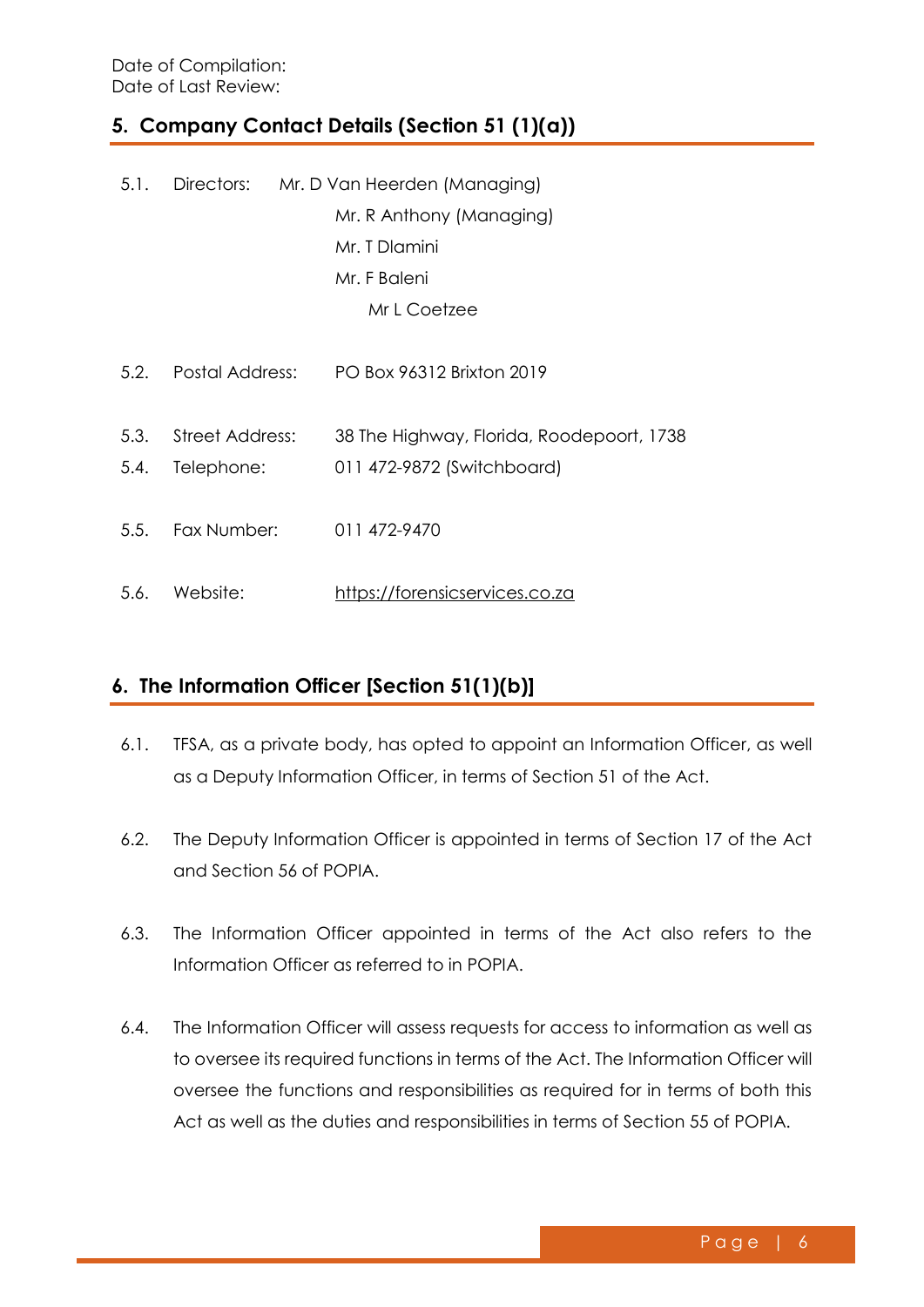6.5. All request for information in terms of this Act must be addressed to the Information Officer.

| <b>Details</b> | <b>Information Officer</b>                   | <b>Deputy Information Officer</b>            |
|----------------|----------------------------------------------|----------------------------------------------|
| <b>Name</b>    | Ranaldo Anthony                              | Themba Dlamini                               |
| <b>Address</b> | 38 The Highway, Florida,<br>Roodepoort, 1710 | 38 The Highway, Florida,<br>Roodepoort, 1710 |
| <b>Tel No</b>  | 011 472 9872                                 | 011 472 9872                                 |
| <b>Email</b>   | ranaldo@tfsafrica.co.za                      | themba@tfsafrica.co.za                       |

6.6. Contact Details of the Information Officer

## <span id="page-7-0"></span>**7. Guide of SA Human Rights Commission (Section 51(1) (b))**

- 7.1. The Act provides the requester access to records if the record is required for the exercise or protection of any rights. If a public body lodges a request, the public body must be acting in the public interest.
- 7.2. Requests in terms of the Act shall be made in accordance with the prescribed procedures, at the rates provided.
- 7.3. The forms and tariffs found in Sections 6 and 7 of the Act.
- 7.4. Information for the purposes of exercising the Constitutional Right of access to information can be found in the Section 10 Guide compiled by the South African Human Rights Commission
- 7.5. The contact details of the South African Human Rights Commission are: 7.5.1. Address: 29 Princess of Wales Terrace, corner of York and St. Andrews Street, Parktown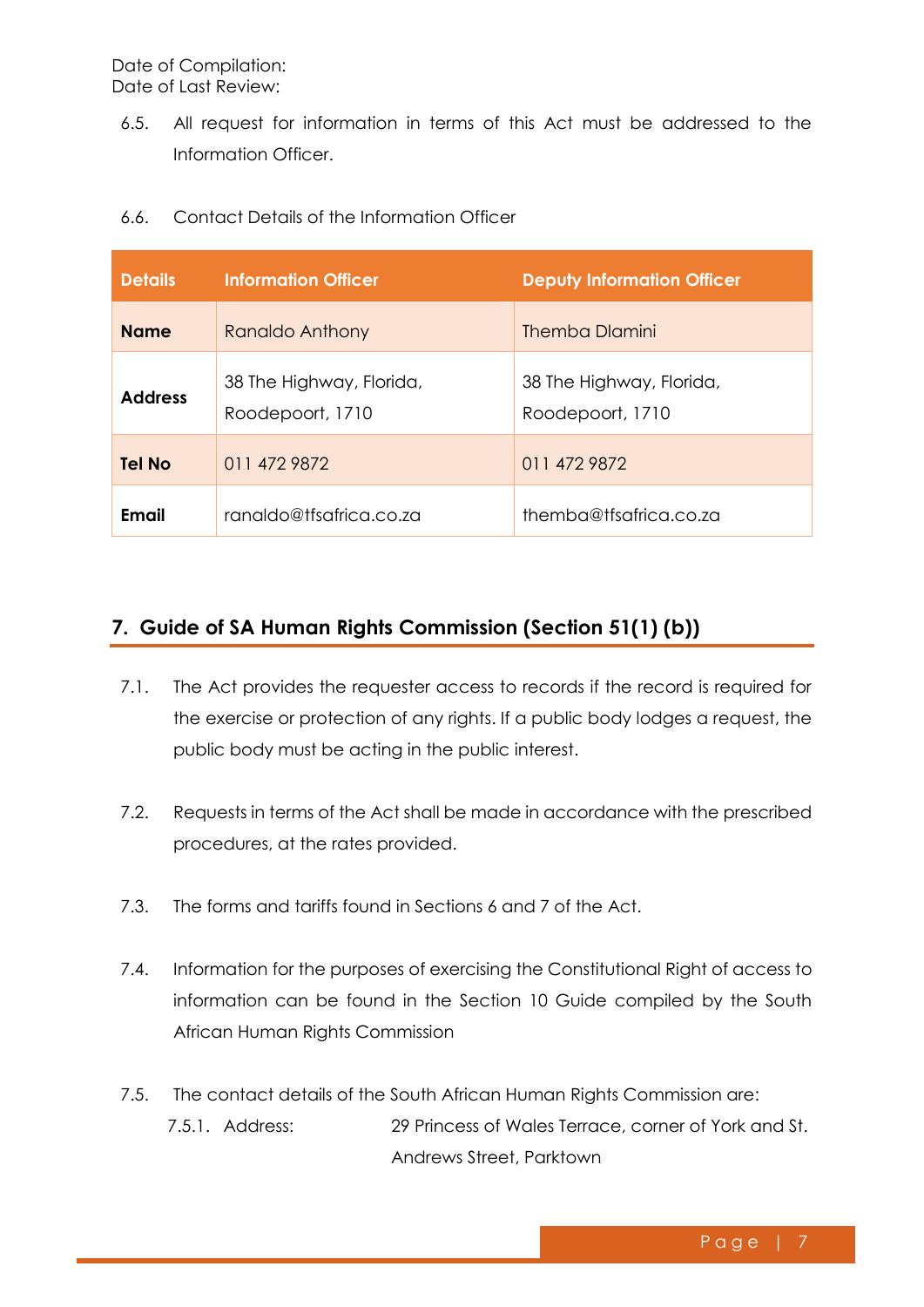| 7.5.2. Tel No:         | 011-877 3600                     |
|------------------------|----------------------------------|
| 7.5.3. Fax No:         | 011-403 0625                     |
| 7.5.4. Email:          | section51.paia@sahrc.org.za      |
| 7.5.5. Postal Address: | Private Bag 2700, Houghton, 2041 |
| 7.5.6. Website:        | www.sahrc.org.za                 |

## <span id="page-8-0"></span>**8. Applicable Legislation (Section 51 (1) (c))**

- 8.1. Where applicable to its operations, TFSA also retains records and documents in terms of the legislation listed below.
- 8.2. Unless disclosure is prohibited in terms of legislation, regulations, contractual agreement or otherwise, records that are required to be made available in terms of these Acts shall be made available for inspection by interested parties in terms of the applicable legislative requirements and internal policies and procedures.
- 8.3. All requests for access must be done in accordance with the Act.
- 8.4. This list is not exhaustive as certain applicable legislation may have been erroneously omitted.
	- 8.4.1. If it comes to our attention that existing/new legislation allows a Requester access on a basis other than as set out in PAIA, we shall update the list accordingly.
	- 8.4.2. If a Requester believes that a right of access to a record exists in terms of other legislation listed above or any other legislation, the Requester is required to indicate what legislative right the request is based on, to allow the Information Officer the opportunity of considering the request in light thereof.
- 8.5. The accessibility of documents and records may be subject to the grounds of refusal set out in this Manual.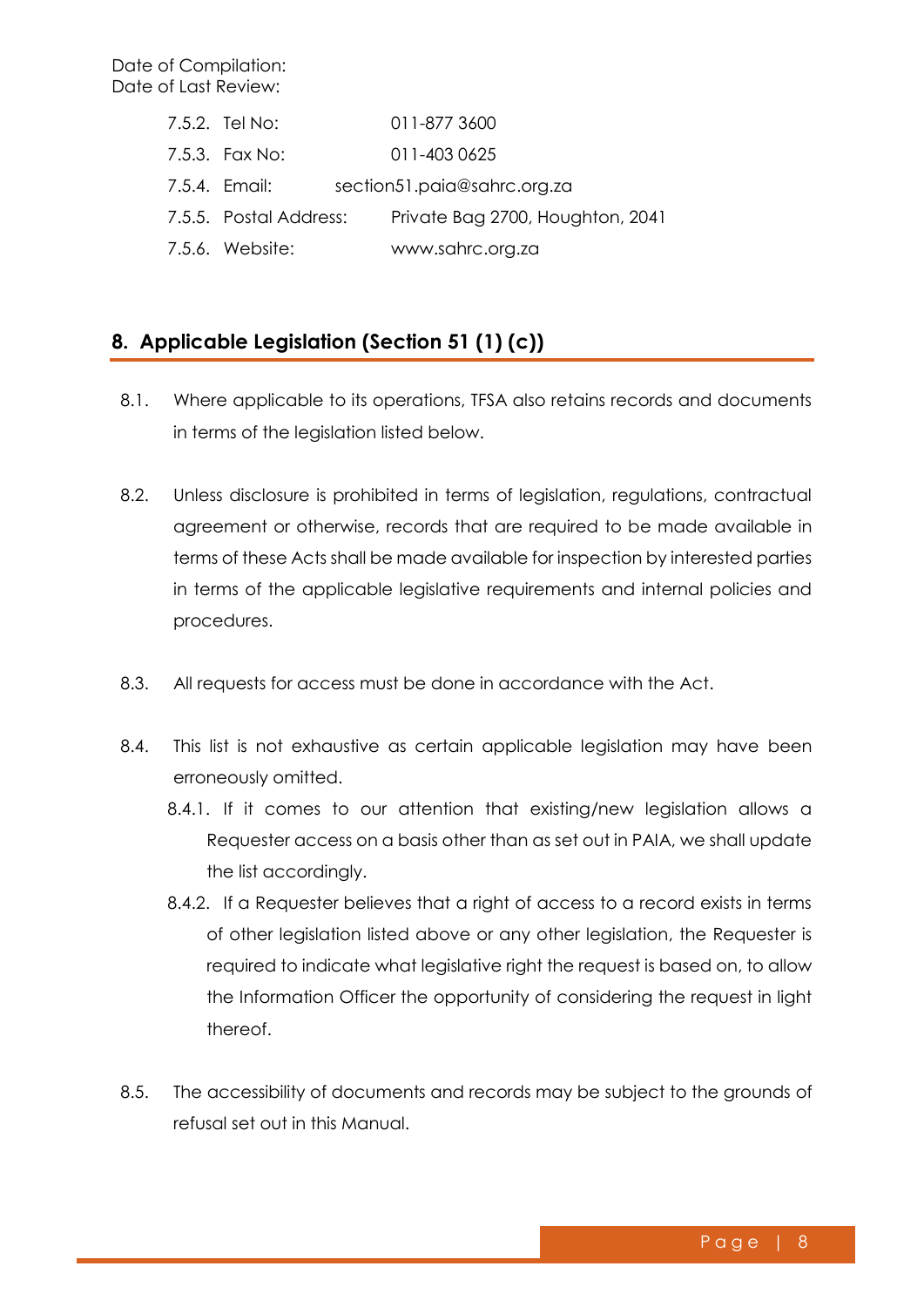- 8.6. Applicable legislation includes but is not limited to:
	- 8.6.1. Basic Conditions of Employment Act No. 75 of 1997
	- 8.6.2. Broad-Based Black Economic Empowerment Act, 2003
	- 8.6.3. Business Act No. 71 of 1991
	- 8.6.4. Companies Act No. 71 of 2008
	- 8.6.5. Compensation of Occupational Injuries and Diseases Act No. 130 of 1993
	- 8.6.6. Competition Act. No. 71 of 2008
	- 8.6.7. Constitution of the Republic of South Africa 2008
	- 8.6.8. Copyright Act No. 98 of 1978
	- 8.6.9. Electronic Communications Act No. 36 of 2005
	- 8.6.10. Electronic Communications and Transaction Act No. 25 of 2002
	- 8.6.11. Employment Equity Act No. 55 of 1998
	- 8.6.12. Financial Advisory and Intermediary Services Act of 2002
	- 8.6.13. Financial Intelligence Centre Act No 38 of 2001
	- 8.6.14. Identification Act No. 68 of 1997
	- 8.6.15. Income Tax Act No. 58 of 1962
	- 8.6.16. Insolvency Act No. 24 of 1936
	- 8.6.17. Intellectual Property Laws Amendment Act 38 of 1997
	- 8.6.18. Labour Relations Act No. 66 of 1995
	- 8.6.19. National Credit Act No. 34 of 2005
	- 8.6.20. National Road Traffic Act 93 of 1996
	- 8.6.21. National Environmental Management Act No. 107 of 1998
	- 8.6.22. Occupational Health and Safety Act No. 85 of 1993
	- 8.6.23. Patents Act No. 57 of 1978
	- 8.6.24. Pension Funds Act No. 24 of 1956
	- 8.6.25. Prevention of Organised Crime Act No. 121 of 1998
	- 8.6.26. Promotion of Access to Information Act No. 2 of 2000
	- 8.6.27. Protection of Personal Information Act No. 4 of 2013
	- 8.6.28. Revenue Laws Second Amendment Act. 61 of 2008
	- 8.6.29. Skills Development Levies Act No. 9 of 1999
	- 8.6.30. Taxation Laws Amendment Act No. 7 of 2010
	- 8.6.31. Trademarks Act No. 194 of 1993
	- 8.6.32. Transfer Duty Act No. 40 of 1949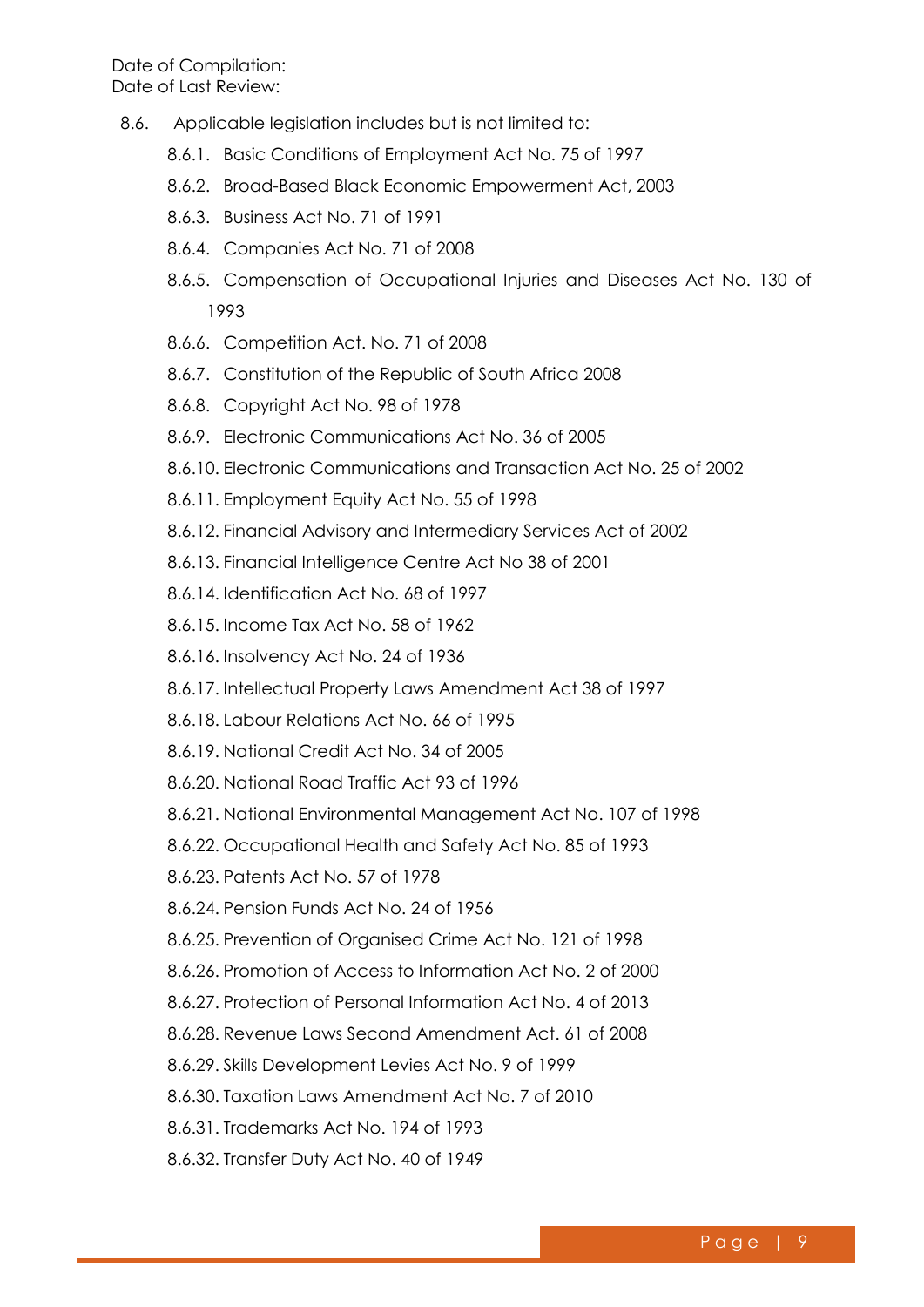> 8.6.33. Uncertified Securities Tax No. 31 of 1998 8.6.34. Unemployment Contributions Act 63 of 2001 8.6.35. Unemployment Insurance Act No. 30 of 1966 8.6.36. Value Added Tax Act 89 of 1991

## <span id="page-10-0"></span>**9. The Latest Notice in Terms of Section 52(2) [Section 51(1)(c)]**

9.1. No notice has been published as of yet regarding the categories of records that are automatically available without requesting access in terms of Section 52(2) of PAIA

## <span id="page-10-1"></span>**10. Records Available Without a Request to Access in Terms of the Act**

- 10.1. Records of a public nature, such as those mentioned on the TFSA website and in its various annual reports, may be accessed without the need to submit a formal application.
- 10.2. Other non-confidential records, such as statutory records maintained at CIPC, may also be accessed without the need to submit a formal application. An appointment to view such records must be made with the Information Officer.

## <span id="page-10-2"></span>**11. Records Available Only on Request to Access in Terms of the Act (Section 51(1)(d))**

| Subject                 | <b>Categories</b>                                                                                |
|-------------------------|--------------------------------------------------------------------------------------------------|
| 11.1. Personnel Records | Personal records provided by personnel.                                                          |
|                         | Records provided by a third party relating to<br>personnel.                                      |
|                         | Conditions of employment and other<br>personnel-related contractual and quasi-<br>legal records. |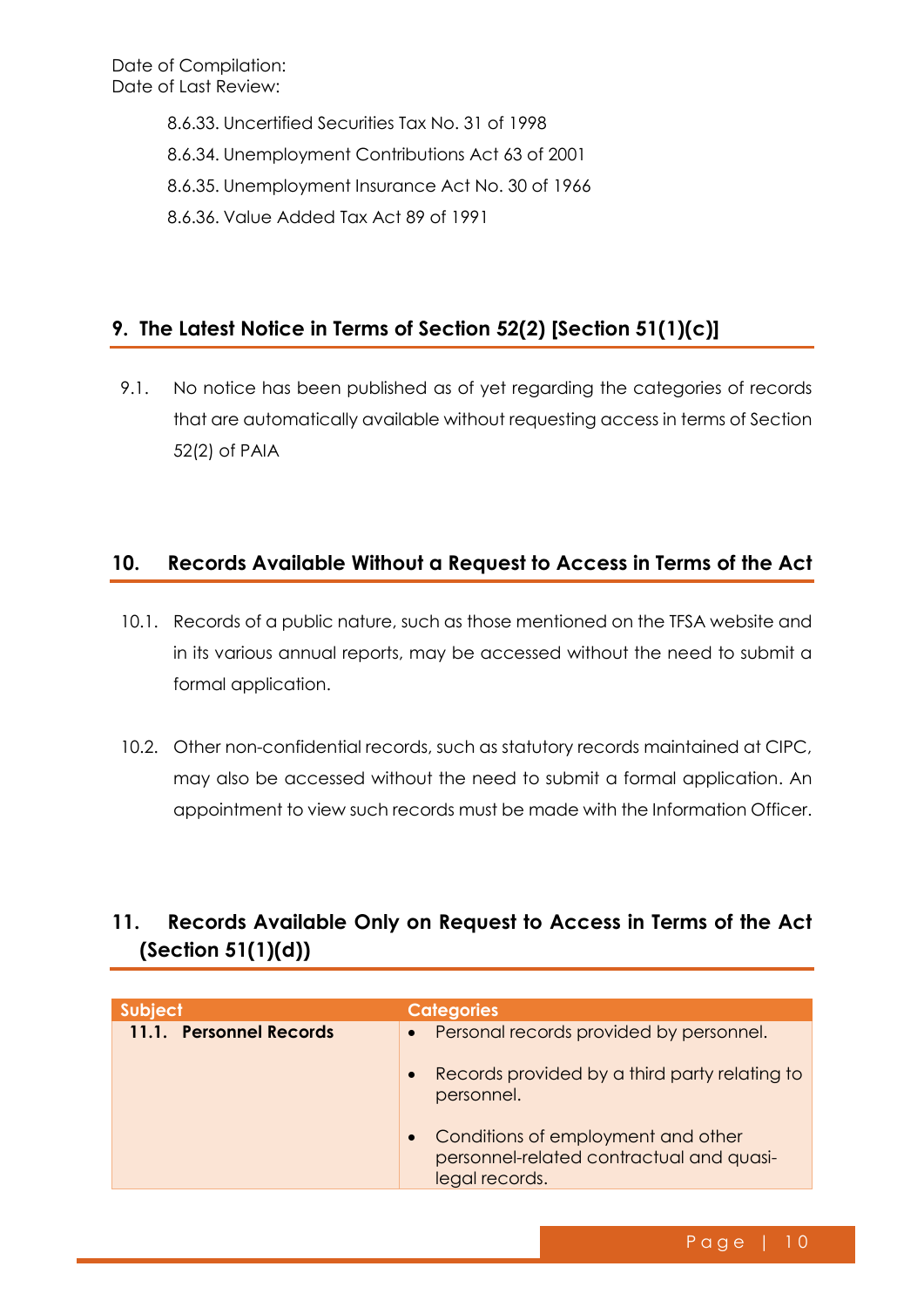|                                                    | Internal evaluation records and other<br>internal records.                                                                                                                                                                                                           |
|----------------------------------------------------|----------------------------------------------------------------------------------------------------------------------------------------------------------------------------------------------------------------------------------------------------------------------|
|                                                    | Correspondence relating to personnel.                                                                                                                                                                                                                                |
|                                                    | Training schedules and material.                                                                                                                                                                                                                                     |
| 11.2.<br><b>Customer Related</b><br><b>Records</b> | Records provided by a customer to a third<br>$\bullet$<br>party acting for or on behalf of TFSA.                                                                                                                                                                     |
|                                                    | Records provided by a third party.<br>$\bullet$                                                                                                                                                                                                                      |
|                                                    | Records generated by or within TFSA<br>٠<br>relating to its customers, including<br>transactional records.                                                                                                                                                           |
| 11.3. Private Body Records                         | Financial records.<br>$\bullet$                                                                                                                                                                                                                                      |
|                                                    | Operational records.<br>$\bullet$                                                                                                                                                                                                                                    |
|                                                    | Databases.<br>$\bullet$                                                                                                                                                                                                                                              |
|                                                    | Information Technology.<br>$\bullet$                                                                                                                                                                                                                                 |
|                                                    | <b>Marketing Records</b><br>$\bullet$                                                                                                                                                                                                                                |
| 11.4. Internal Correspondence                      | Product records.<br>$\bullet$                                                                                                                                                                                                                                        |
|                                                    | Statutory records.<br>$\bullet$                                                                                                                                                                                                                                      |
|                                                    | Internal Policies and Procedures.                                                                                                                                                                                                                                    |
|                                                    | Records held by officials of the institution.                                                                                                                                                                                                                        |
| 11.5. Other Party Records                          | Personnel, customer or private body records<br>$\bullet$<br>which are held by another party, as<br>opposed to the records held by TFSA itself.                                                                                                                       |
|                                                    | Records held by TFSA pertaining to other<br>parties, including without limitation, financial<br>records, correspondence, contractual<br>records, records provided by the other<br>party, and records third parties have<br>provided about the contractors/suppliers. |
|                                                    | TFSA may possess records pertaining to<br>other parties, including without limitation,<br>contractors, suppliers,<br>subsidiary/holding/sister companies, joint<br>venture companies, and service providers.                                                         |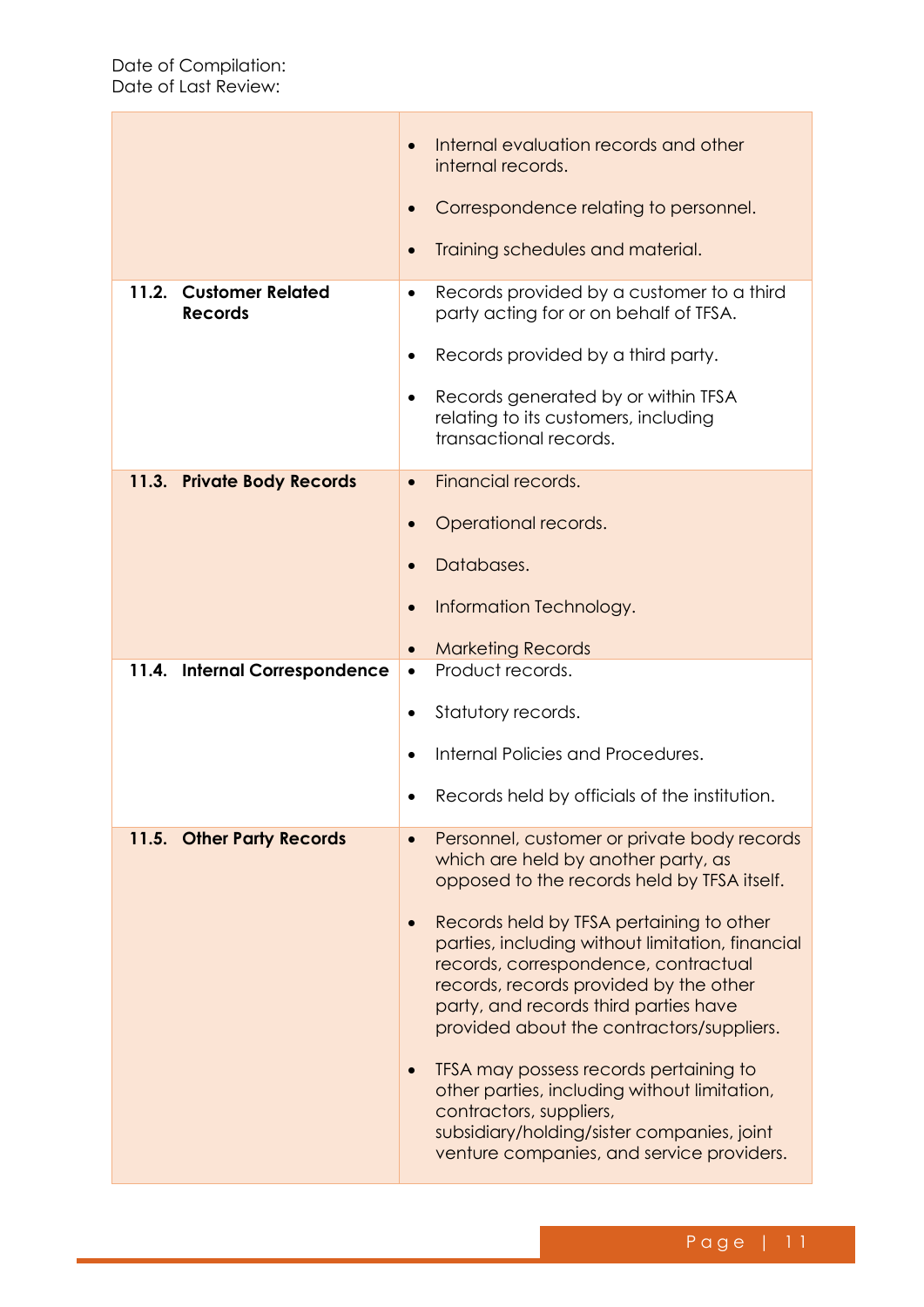• Alternatively, such other parties may possess records that can be said to belong to TFSA.

## <span id="page-12-0"></span>**12. Form of Request (Section 51 (1) (e))**

To facilitate the processing of your request, kindly fill in the request form as follows:

- 12.1. Use the prescribed form attached hereto as Annexure A. This can also be found at [www.sahrc.org.za.](http://www.sahrc.org.za/)
- 12.2. Submit the form to Information Officer at the postal/physical address/fax number/e-mail address found under the Information Officer Details in this Manual.
- 12.3. Attach payment of the request fee and, if applicable, deposit, discussed below.
- 12.4. Address your request to the Information Officer, Mr Ranaldo Anthony.

12.5. Provide sufficient details to enable TFS Africa to identify: 12.5.1. The record(s) requested; 12.5.2. The requester (and if an agent is lodging the request, proof of capacity); 12.5.3. The form of access required; 12.5.4. The postal address or fax number of the requester in the Republic;

- 12.6. If the requester wishes to be informed of the decision in any manner (in addition to written) the manner and particulars thereof;
- 12.7. The right which the requester is seeking to exercise or protect with an explanation of the reason the record is required to exercise or protect the right.

#### <span id="page-12-1"></span>**13. Process of Request**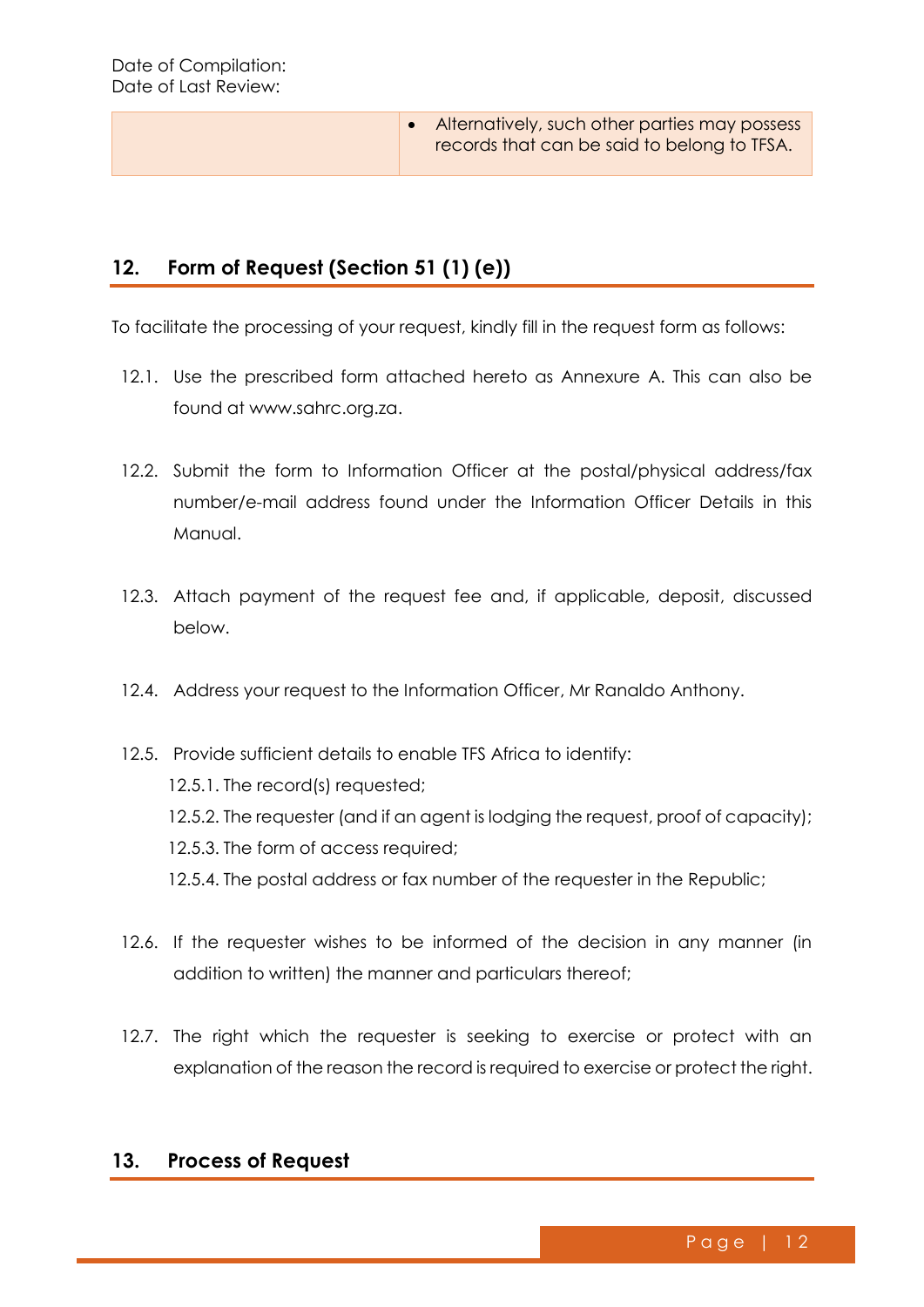- 13.1. TFSA will process the request within 30 days, unless the requester has stated special reasons to the satisfaction of the Information Officer that circumstances require the prescribed time period not be complied with.
- 13.2. A written response will be provided to the requestor stating whether the request was granted or denied.
- 13.3. If, in addition to the written response, the requester requires the reasons for the decision and in any other format, the requester must state, in writing, which format and particulars required.
- 13.4. The requester must pay the prescribed fee before any further processing takes place.
- 13.5. If all information as listed in this Manual is provided, the process will be suspended until the required information is provided and the prescribed time periods will not commence.
- 13.6. If possible, to protect information prohibited from being disclosed, the Information Officer shall sever a record and grant only access to that portion requested.

#### <span id="page-13-0"></span>**14. Deviation from the Request Process**

- 14.1. Should the following special circumstances arise, the process will be as follows: 14.1.1. If a request is made on behalf of another person, the requester must submit proof of the capacity in which the requester is making the request to the reasonable satisfaction of the Information Officer. (Section 53(2)(f)).
	- 14.1.2. If an individual is unable to complete the prescribed form because of illiteracy or disability, such a person may make the request orally.

## <span id="page-13-1"></span>**15. Decision**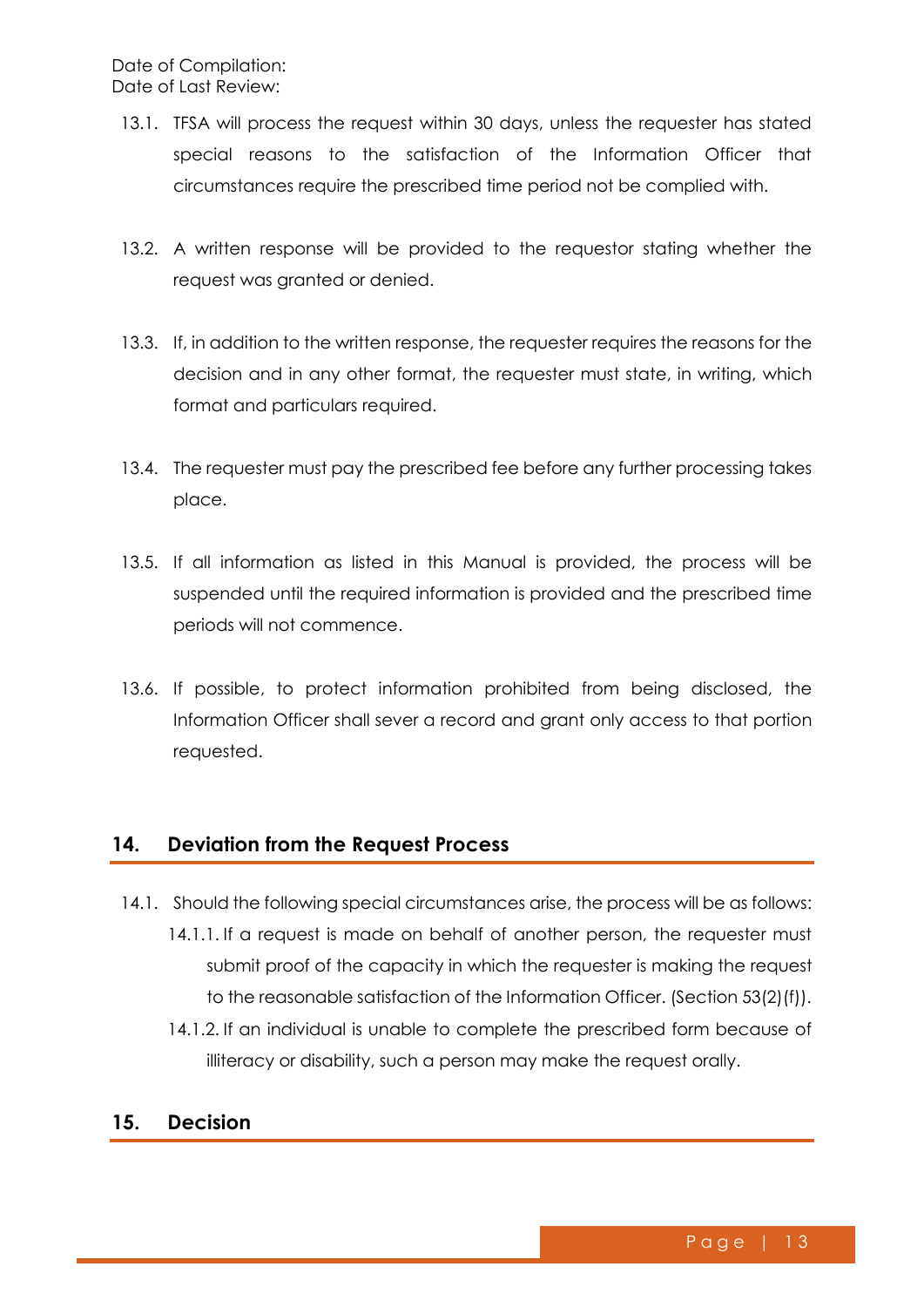- 15.1. Within 30 days of receipt of the request, the TFSA Information Officer will decide whether to grant or decline the request and inform the requester in a written response.
- 15.2. if required, the Information Officer will include reasons in the written reply.
- 15.3. IF the request cannot reasonably fulfil within the 30-day period, an extension period of up to another 30 days can be utilised.
- 15.4. TFSA will notify the requester in writing should an extension be sought.

#### <span id="page-14-0"></span>**16. Refusal of Access to Records**

TFSA, as a private body, has the following grounds to refuse access

- 16.1. Mandatory protection of the privacy of a third party who is a natural person, a deceased person (Section 63) or a juristic person, which would involve the unreasonable disclosure of personal information of that natural/juristic person;
- 16.2. Mandatory protection of personal information and for disclosure of any personal information to, in addition to any other legislative, regulatory or contractual agreements, comply with the provisions of the POPI Act;
- 16.3. Mandatory protection of the commercial information of a third party (Section 64), if the record contains:
	- 16.3.1. Trade secrets of the third party;
	- 16.3.2. Financial, commercial, scientific or technical information which disclosure could likely cause harm to the financial or commercial interests of that third party;
	- 16.3.3. Information disclosed in confidence by a third party to TFSA, if the disclosure could put that third party at a disadvantage in negotiations or commercial competition;
	- 16.3.4. Mandatory protection of confidential information of third parties (Section 65) if it is protected in terms of any agreement;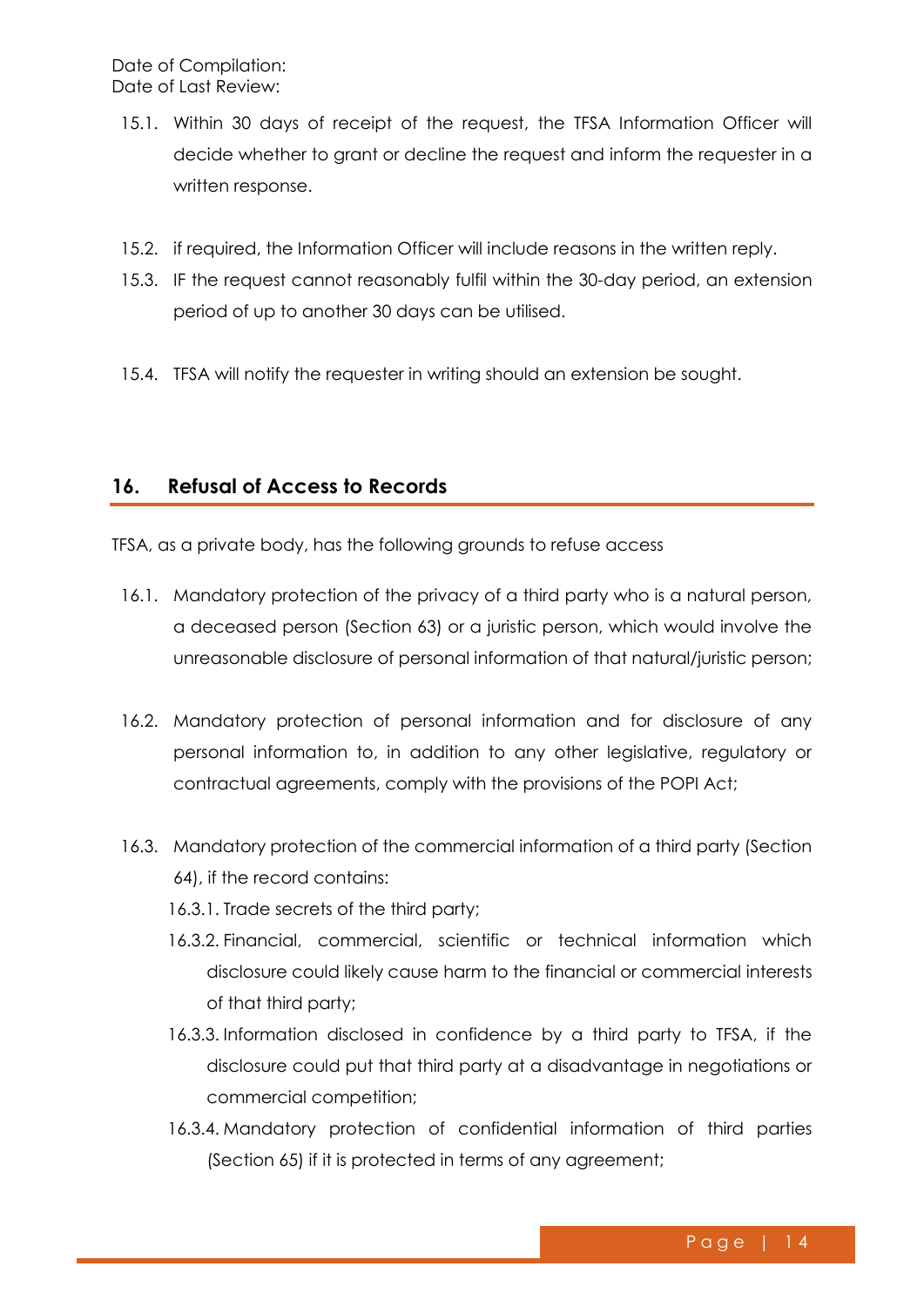- 16.3.5. Mandatory protection of the safety of individuals and the protection of property (Section 66);
- 16.3.6. Mandatory protection of records which would be regarded as privileged in legal proceedings (Section 67)
- 16.4. The commercial activities (Section 68) of TFSA, which may include:
	- 16.4.1. Trade secrets of TFSA;
	- 16.4.2. Financial, commercial, scientific or technical information which disclosure could likely cause harm to the financial or commercial interests of TFSA;
	- 16.4.3. Information which, if disclosed, could put TFSA at a disadvantage in negotiations or commercial competition;
	- 16.4.4. A computer program which is owned by TFSA, and which is protected by copyright;
	- 16.4.5. The research information (Section 69) of TFSA or a third party, if its disclosure would disclose the identity of TFSA, the researcher or the subject matter of the research and would place the research at a serious disadvantage.
- 16.5. Requests for information that are clearly frivolous or vexatious, or which involve an unreasonable diversion of resources shall be refused.
- 16.6. All requests for information will be assessed on their own merits and in accordance with the applicable legal principles and legislation.
- 16.7. If a requested record cannot be found or if the record does not exist, the Information Officer shall, by way of an affidavit or affirmation, notify the requester that it is not possible to give access to the requested record. Such notice will be regarded as a decision to refuse a request for access to the record concerned for the purpose of the Act. If the record should later be found, the requester shall be given access to the record in the manner and form stipulated by the requester, unless the Information Officer refuses access to such record.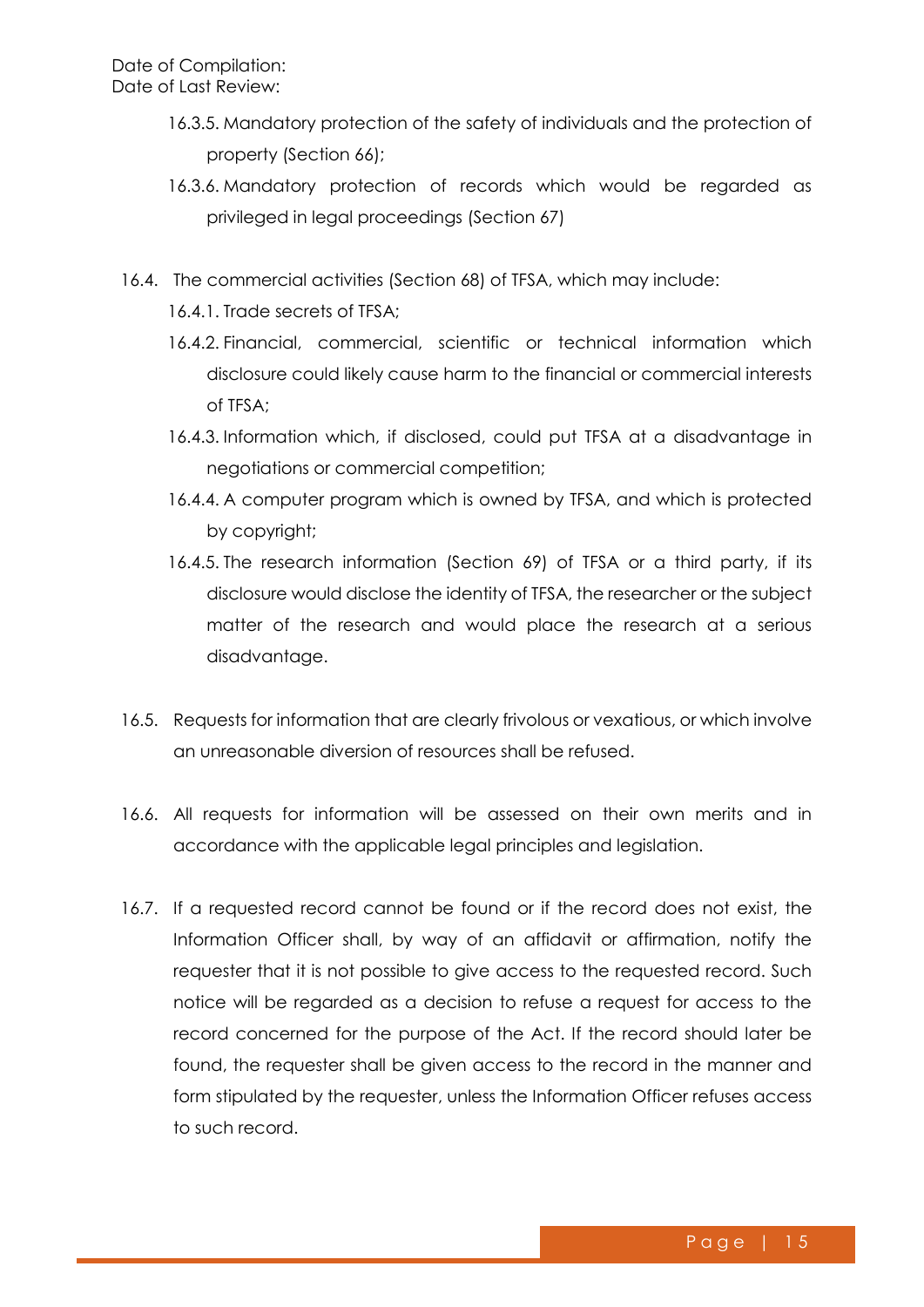## <span id="page-16-0"></span>**17. Remedies Available on Refusal of Request**

- 17.1. Internal Remedies
	- 17.1.1. TFSA does not have internal appeal procedures. The decision made by the Information Officer is final.
	- 17.1.2. Requesters will have to exercise external remedies at their disposal if the request for information is refused and the requester is not satisfied with the answer supplied by the Information Officer.
- 17.2. External Remedies
	- 17.2.1. A requester that is dissatisfied with the Information Officer's refusal to disclose information may, within 30 days of notification of the decision, apply to a Court for relief.
	- 17.2.2. A third party dissatisfied with the Information Officer's refusal to grant a request for information may, within 30 days of notification of the decision, apply to a Court for relief.
- 17.3. For purposes of the Act, the Courts that have jurisdiction over these applications are
	- 17.3.1. the Constitutional Court;
	- 17.3.2. the High Court or another court of similar status; and
	- 17.3.3. a Magistrate's Court designated by the Minister of Justice and Constitutional Development and which is presided over by a designated Maaistrate.

## <span id="page-16-1"></span>**18. Access To Records Held by TFSA**

Records held by TFSA may be accessed by requests only once the prerequisite requirements for access have been met, including the payment of prescribed fees.

- 18.1. Personal Requester
	- 18.1.1. TFSA will voluntarily provide the requested information, or give access to any record with regard to the requester's personal information.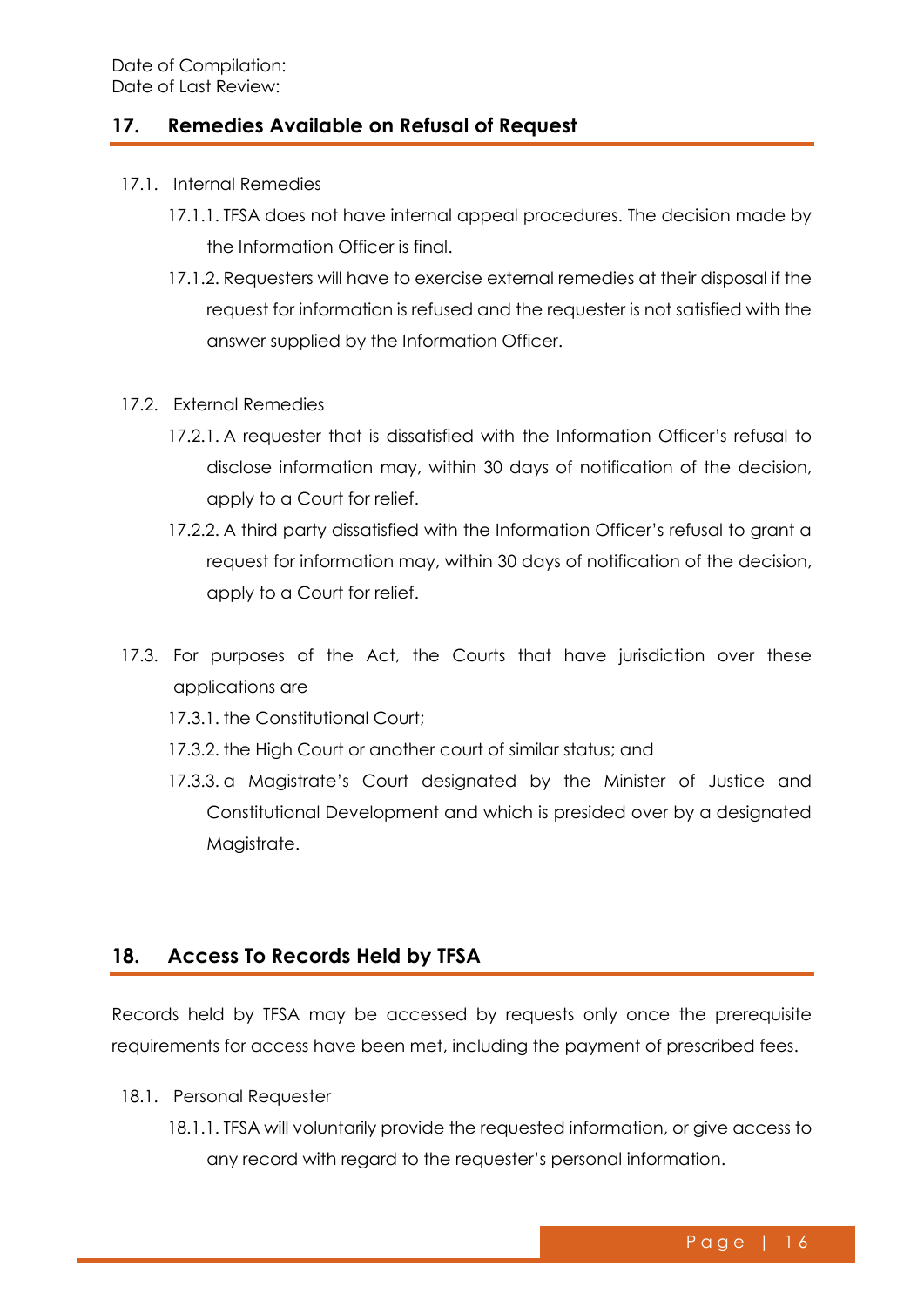- 18.1.2. The prescribed fee for reproduction of the information requested will be charged.
- 18.2. Other Requester
	- 18.2.1. Section 71 requires that the Information Officer take all reasonable steps to inform a third party, to whom the requested record relates, of the request and inform him/her that he/she may make a written or oral representation to the Information Officer as to why the request should be refused or, give written consent for the disclosure of the Information.

## <span id="page-17-0"></span>**19. Prescribed Fees (Section 51 (1) (f))**

The fee schedule is attached hereto marked as Annexure x and can also be found at [www.sahrc.org.za.](http://www.sahrc.org.za/)

- 19.1. The following applies to requests (other than personal requests):
	- 19.1.1. A requestor is required to pay the prescribed fees (R50.00) before a request will be processed (Section 54(1));
	- 19.1.2. If the preparation of the record requested requires more than the prescribed hours (six), a deposit shall be paid (of not more than one third of the access fee which would be payable if the request were granted);
	- 19.1.3. A requestor may lodge an application with a court against the tender/payment of the request fee and/or deposit;
	- 19.1.4. Records may be withheld until the fees have been paid;
	- 19.1.5. A requester whose request for access to a record has been granted, must pay an access fee;
	- 19.1.6. If a deposit has been paid in respect of a request for access which is refused, the Information Officer concerned must repay the deposit to the requester.

#### <span id="page-17-1"></span>**20. Fee Structure**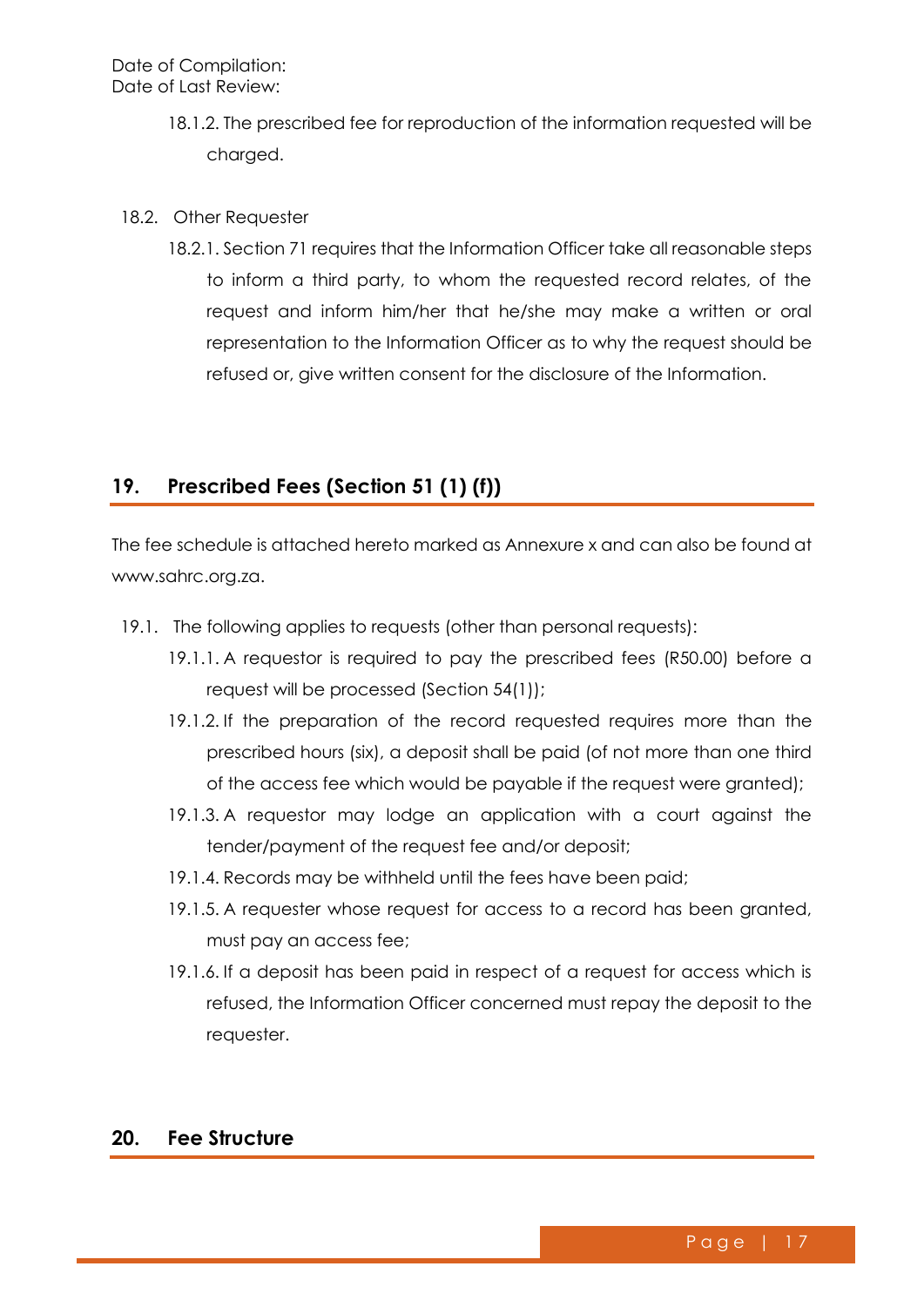#### 20.1. The following fee structure will apply:

| Fee                     | <b>Description</b>                                                                                                | Amount                                                     |
|-------------------------|-------------------------------------------------------------------------------------------------------------------|------------------------------------------------------------|
| <b>Reproduction fee</b> | Records automatically<br>available for access                                                                     | Actual fee for<br>reproduction of<br>document listed below |
| <b>Request Fee</b>      | Fee to request access<br>to information (other<br>than personal requests)                                         | <b>R50</b>                                                 |
| <b>Access Fee</b>       | Fee for granted<br>request                                                                                        | <b>Fees listed below</b>                                   |
| <b>Deposit</b>          | Where preparation of<br>record requested<br>requires more than 6<br>(six) hours (other than<br>personal requests) | $1/3$ x access fee                                         |

#### 20.2. Reproduction Fees

| <b>Reproduction</b>                                                       | Fee |
|---------------------------------------------------------------------------|-----|
| Information in an A4-size page photocopy or part thereof                  |     |
| A printed copy of an A4-size page or part thereof                         |     |
| A copy in computer-readable format                                        |     |
| A transcription of visual images, in an A4-size page or part thereof      |     |
| A copy of visual images                                                   |     |
| A transcription of an audio record for an A4-size page or part<br>thereof |     |
| A copy of an audio record                                                 |     |

## 20.3. Access fees

| <b>Access</b>                                                                                                    | Fee |
|------------------------------------------------------------------------------------------------------------------|-----|
| Information in an A4-size page photocopy or part thereof                                                         |     |
| A printed copy of an A4-size page or part thereof                                                                |     |
| A copy in computer-readable format                                                                               |     |
| A transcription of visual images, in an A4-size page or part thereof                                             |     |
| A copy of visual images                                                                                          |     |
| A search for a record that must be disclosed<br>*Per hour or part of an hour reasonably required for such search |     |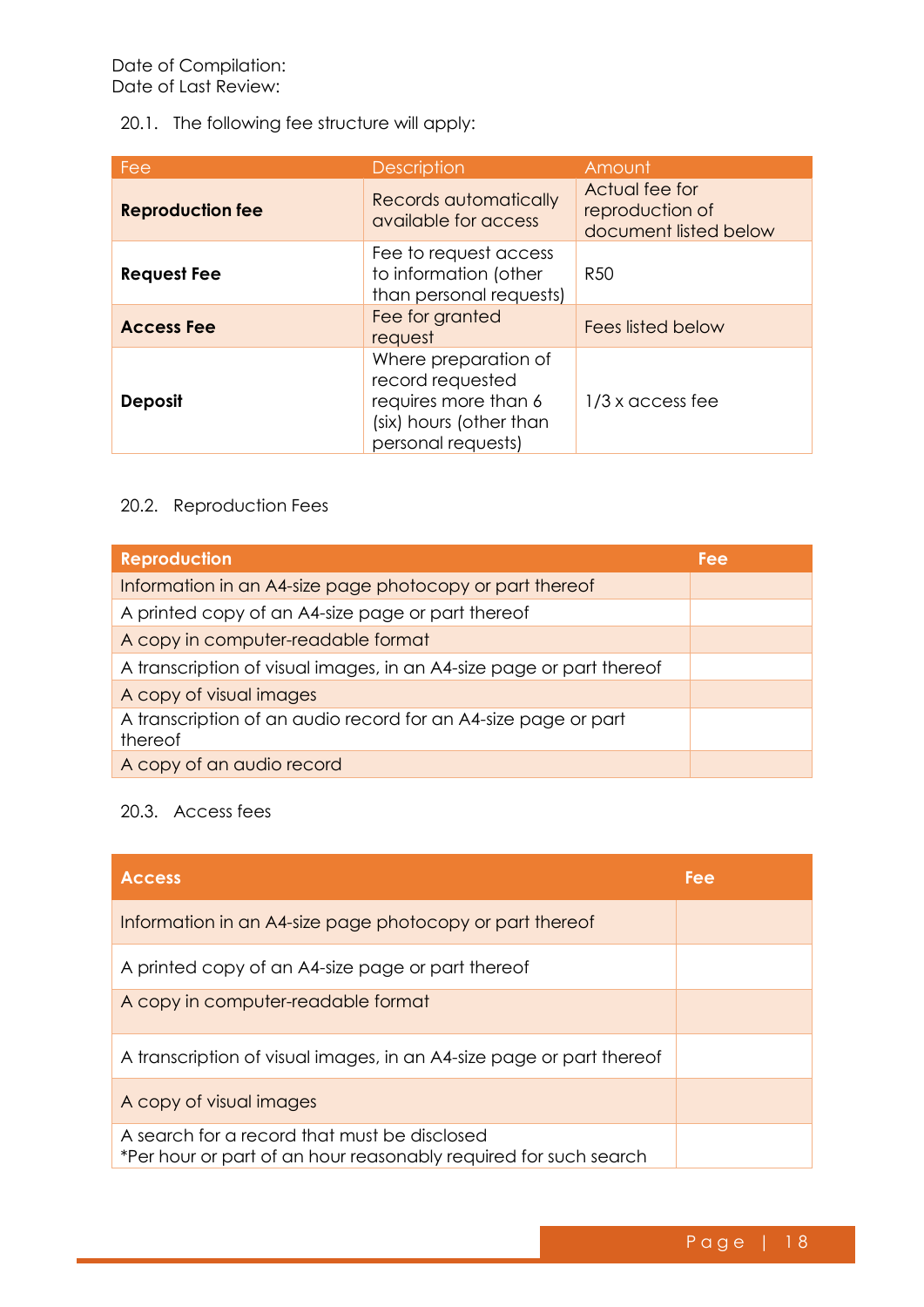Where a copy of a record needs to be posted the actual postal fee is payable.

#### 20.4. Deposits

| Deposit | Request requires more than $1/3$ x access fee payable |  |
|---------|-------------------------------------------------------|--|
|         | 6 (six) hours of preparation                          |  |

#### <span id="page-19-0"></span>**21. Payment of Fees**

- 21.1. The proof of payment of the request fee must be attached to the prescribed request form, which is sent to the Information Officer.
- 21.2. The Information Officer will collect the request fee of applications received directly via email.
- 21.3. All fees must be deposited into the following bank account: (INSERT BANKING DETAILS)
- 21.4. All fees are subject to change as allowed for in the Act and the new tariffs may not always be immediately available at the time of the request being made. Requesters shall be informed of any changes in the fees prior to making a payment.

#### <span id="page-19-1"></span>**22. Updating of this Manual**

This Manual is made available in terms of Regulation Number R.187 of 15 February 2002. TFSA will update this Manual at such intervals as may be deemed necessary.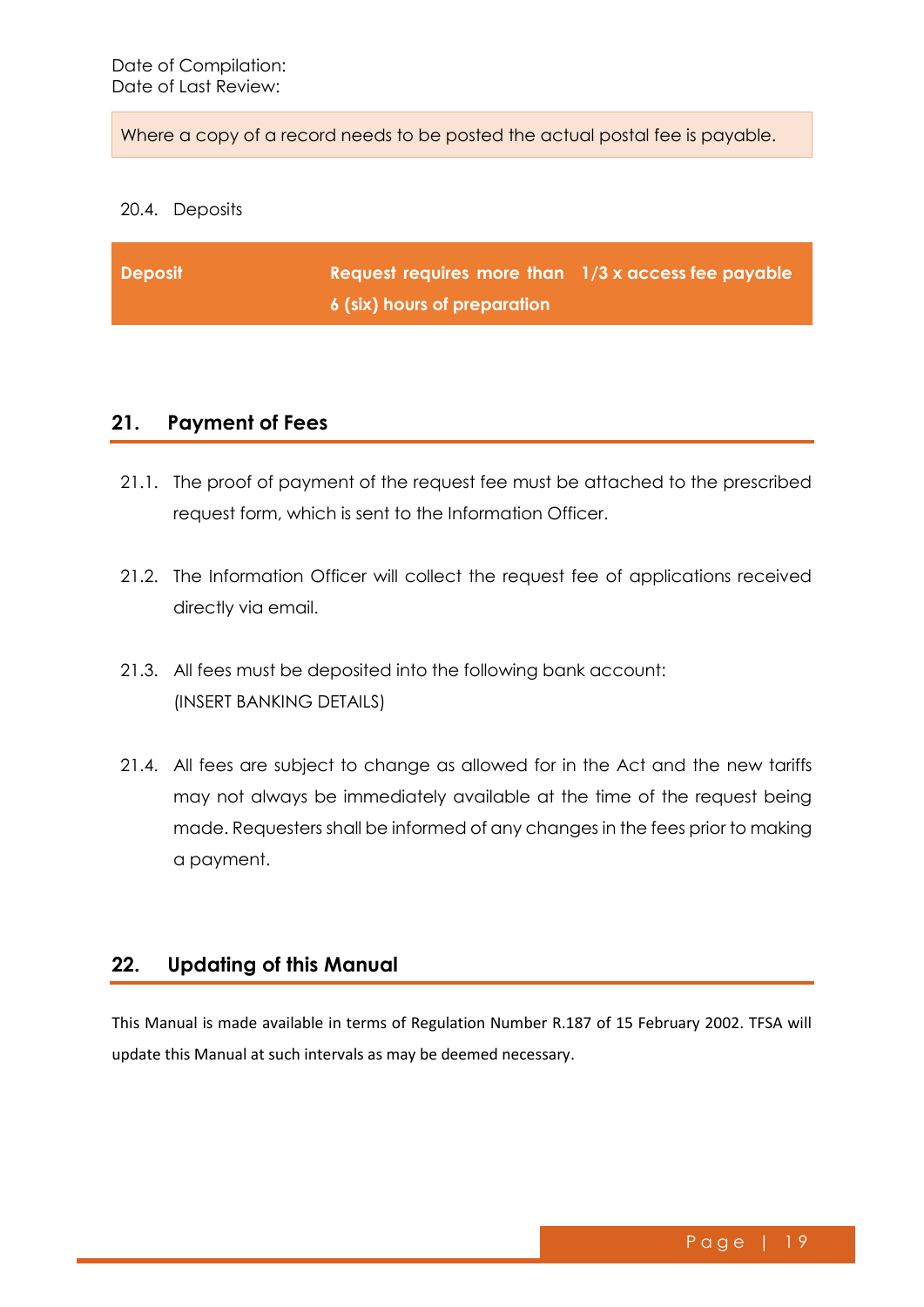# <span id="page-20-0"></span>Prescribed Form C – Request for Access to Record of Private Body. FORM C

#### REQUEST FOR ACCESS TO RECORD OF PRIVATE BODY

(Section 53(1) of the Promotion of Access to Information Act, 2000

(Act No. 2 of 2000)

[Regulation 10]

#### **A. Particulars of private body**

The Head:

#### **B. Particulars of person requesting access to the record**

| (a) | The particulars of the person who requests access to the record must be given below.                   |
|-----|--------------------------------------------------------------------------------------------------------|
| (b) | The address and/or fax number in the Republic to which the information is to be sent must be<br>given. |
| (c) | Proof of the capacity in which the request is made, if applicable, must be attached.                   |

Full names and surname: Identity number: Postal address: Fax number: Telephone number: E-mail address: Capacity in which request is made, when made on behalf of another person:

#### **C. Particulars of person on whose behalf request is made**

This section must be completed *ONLY if* a request *for information is* made on behalf of *another* person.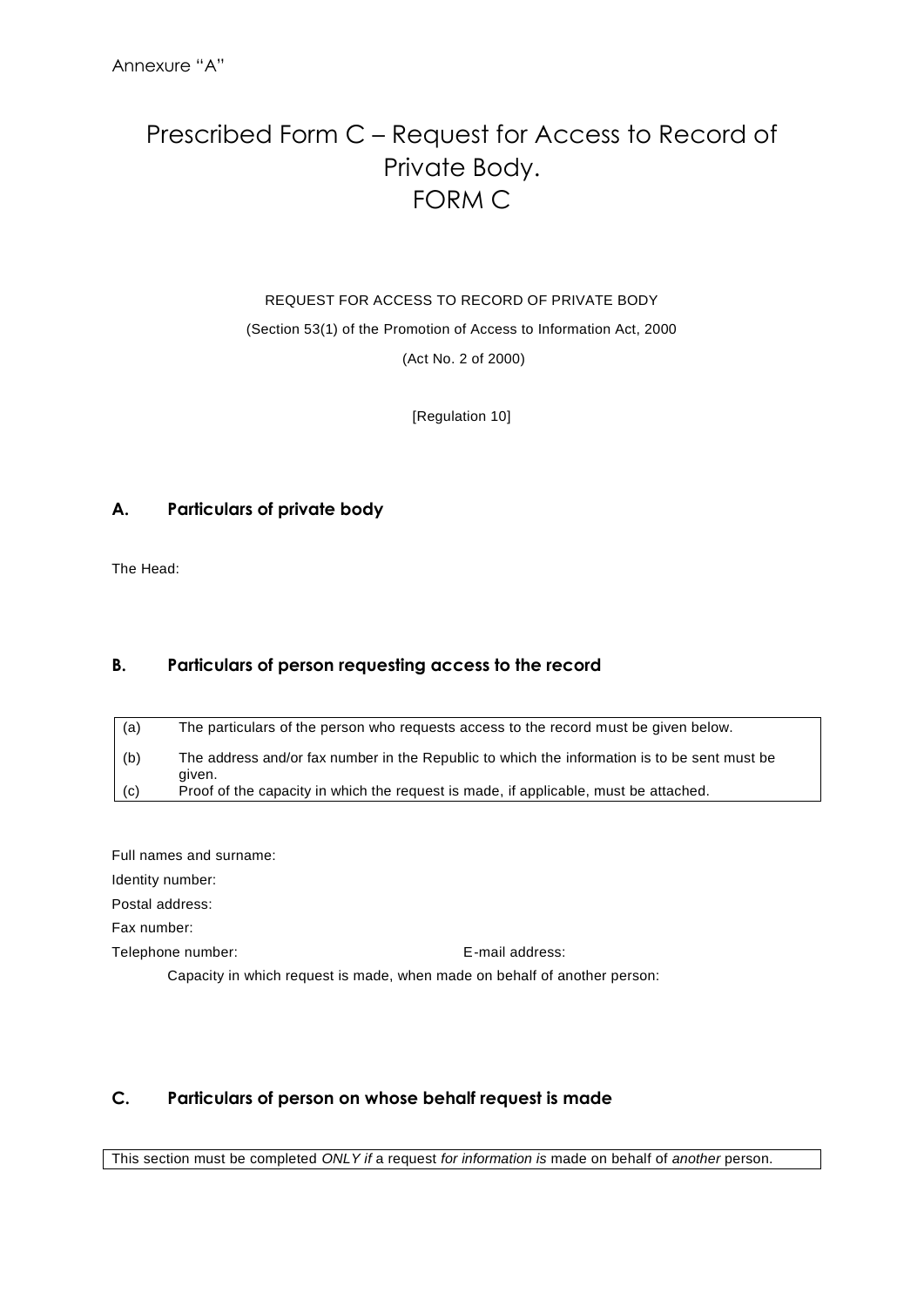Full names and surname:

Identity number:

#### **D. Particulars of record**

- (a) Provide full particulars of the record to which access is requested, including the reference number if that is known to you, to enable the record to be located.
- (b) If the provided space is inadequate, please continue on a separate folio and attach it to this form. The requester must sign all the additional folios.
- 1 Description of record or relevant part of the record:
- 2 Reference number, if available:
- 3 Any further particulars of record:

#### **E. Fees**

- (a) A request for access to a record, other *than* a record containing personal information about yourself, will be processed only after a request fee has been paid.
- (b) You will be *notified of* the amount required to be paid as the request fee.
- (c) The fee payable for access to a record depends *on* the form *in which* access is required and the reasonable time *required* to search for and prepare a record.
- (d) If you qualify for exemption *of* the payment *of* any fee, please state the reason for exemption.

Reason for exemption from payment of fees:

#### **F. Form of access to record**

If you are prevented by a disability to read, view or listen to the record in the form of access provided for in 1 to 4 hereunder, state your disability and indicate in which form the record is required.

| Disability:                                                                                                                                                    | Form in which record is required |
|----------------------------------------------------------------------------------------------------------------------------------------------------------------|----------------------------------|
| Form in which record is required:                                                                                                                              |                                  |
| Mark the appropriate box with an X.                                                                                                                            |                                  |
|                                                                                                                                                                |                                  |
|                                                                                                                                                                |                                  |
| NOTES:                                                                                                                                                         |                                  |
| Compliance with your request in the specified form may depend on the form in which the record is<br>(a)<br>available.                                          |                                  |
| Access in the form requested may be refused in certain circumstances. In such a case you will be<br>(b)<br>informed if access will be granted in another form. |                                  |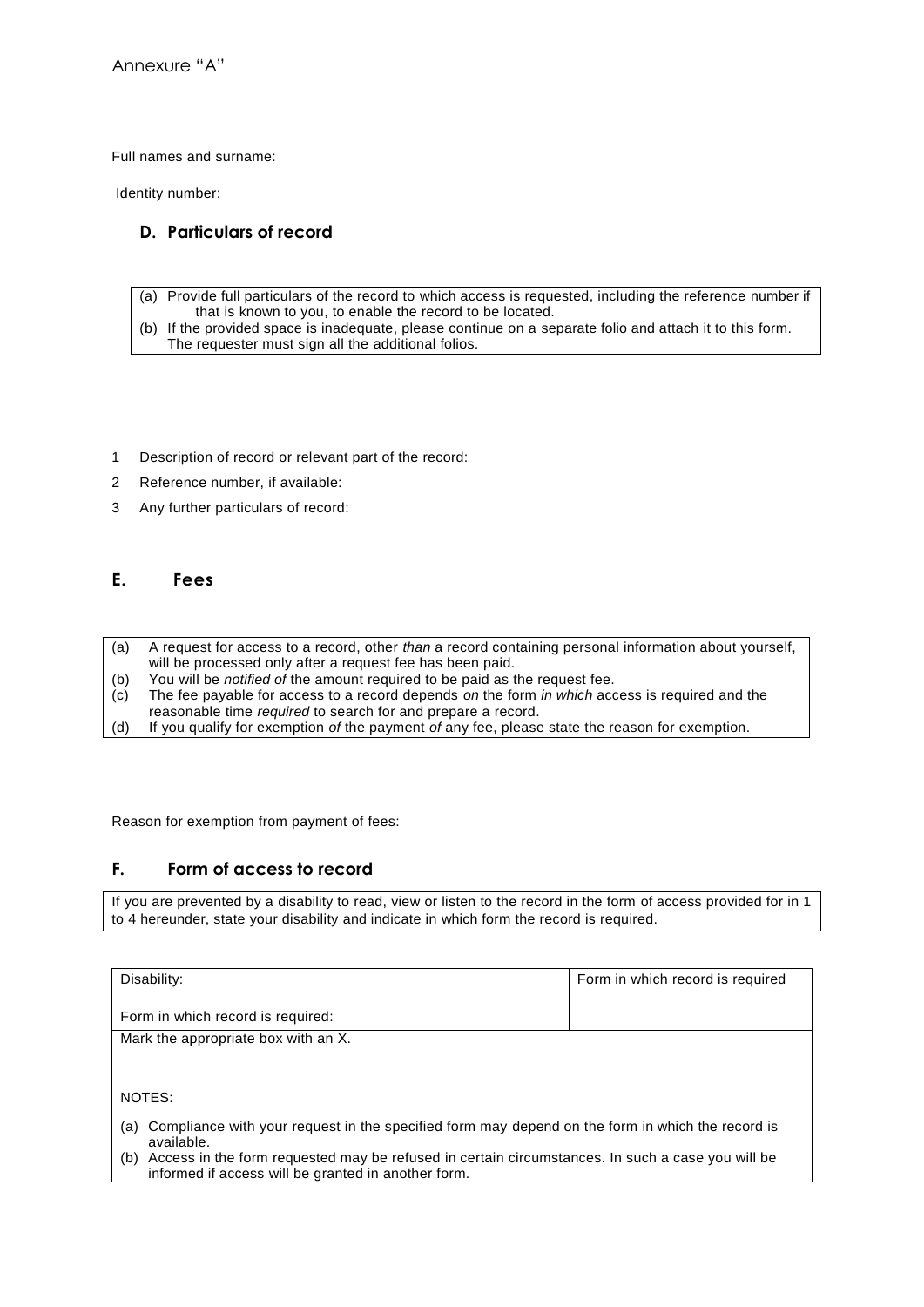| (c) The fee payable for access for the record, if any, will be determined partly by the form in which |
|-------------------------------------------------------------------------------------------------------|
| access is requested.                                                                                  |

| 1. If the record is in written or printed form:                                                 |                          |  |                                                      |         |                                 |     |  |  |
|-------------------------------------------------------------------------------------------------|--------------------------|--|------------------------------------------------------|---------|---------------------------------|-----|--|--|
|                                                                                                 | copy of record*          |  | inspection of record                                 |         |                                 |     |  |  |
| 2. If record consists of visual images                                                          |                          |  |                                                      |         |                                 |     |  |  |
| this includes photographs, slides, video recordings, computer-generated images, sketches, etc.) |                          |  |                                                      |         |                                 |     |  |  |
|                                                                                                 |                          |  |                                                      |         | transcription of the            |     |  |  |
|                                                                                                 | view the images          |  | copy of the images"                                  | images* |                                 |     |  |  |
| 3. If record consists of recorded words or information which can be reproduced in               |                          |  |                                                      |         |                                 |     |  |  |
| sound:                                                                                          |                          |  |                                                      |         |                                 |     |  |  |
|                                                                                                 | listen to the soundtrack |  | transcription of soundtrack*                         |         |                                 |     |  |  |
|                                                                                                 | audio cassette           |  | written or printed document                          |         |                                 |     |  |  |
| 4. If record is held on computer or in an electronic or machine-readable form:                  |                          |  |                                                      |         |                                 |     |  |  |
|                                                                                                 | printed copy of record*  |  | printed copy of information                          |         | copy in computer readable form* |     |  |  |
|                                                                                                 |                          |  | derived from the record"<br>(stiffy or compact disc) |         |                                 |     |  |  |
| 'If you requested a copy or transcription of a record (above), do you wish the                  |                          |  |                                                      |         |                                 |     |  |  |
| copy or transcription to be posted to you?                                                      |                          |  |                                                      |         | <b>YES</b>                      | NO. |  |  |
| Postage is payable.                                                                             |                          |  |                                                      |         |                                 |     |  |  |

#### **G Particulars of right to be exercised or protected**

If the provided space is inadequate, please continue on a separate folio and attach it to this form. The requester must sign all the additional folios.

- 1. Indicate which right is to be exercised or protected:
- 2. Explain why the record requested is required for the exercise or protection of the aforementioned right:
- **H. Notice of decision regarding request for access**